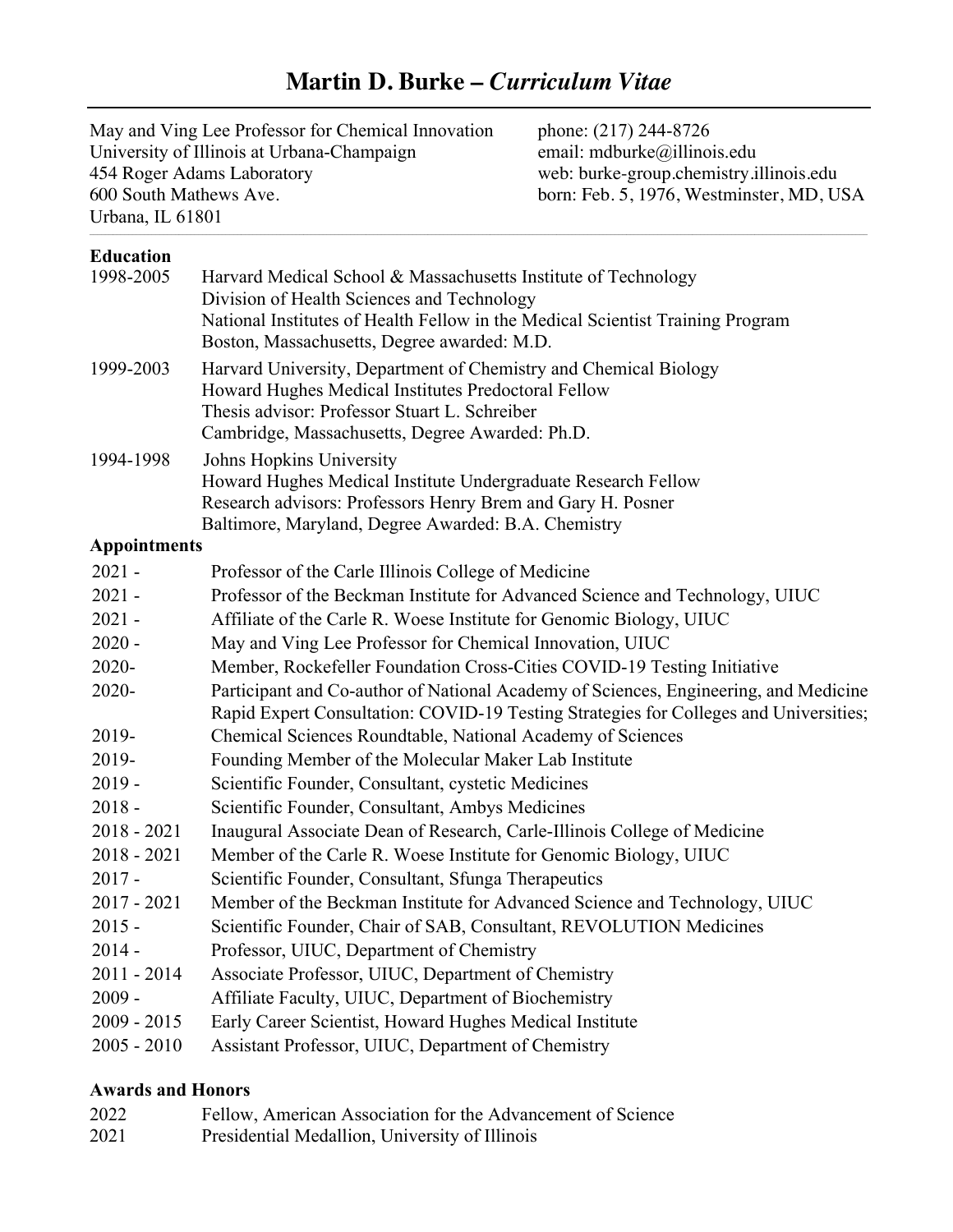| 2021 | Johns Hopkins University Distinguished Alumnus Award                                 |
|------|--------------------------------------------------------------------------------------|
| 2021 | LAS Impact Award, UIUC                                                               |
| 2021 | Member, American Society for Clinical Investigation                                  |
| 2020 | Mukaiyama Award, The Society of Synthetic Organic Chemistry, Japan                   |
| 2019 | iCON Award, iBIO                                                                     |
| 2017 | University Scholars Award, UIUC                                                      |
| 2017 | Nobel Laureate Signature Award in Graduate Education in Chemistry, ACS               |
| 2016 | Maximizing Investigator's Research Award, National Institutes of Health              |
| 2016 | Bristol-Myers Squibb Lectureship, Harvard University                                 |
| 2016 | Aldrich Lectureship, McGill University and University of Montreal, Canada            |
| 2016 | Burkett Lectureship, Depauw University                                               |
| 2015 | University of Bristol Chemical Synthesis CDT-Syngenta Award, UK                      |
| 2014 | Thieme-International Union of Pure and Applied Chemistry (IUPAC) Prize in Synthetic  |
|      | Organic Chemistry                                                                    |
| 2014 | American Asthma Foundation Scholars Award                                            |
| 2014 | Hirata Gold Medal, Japan                                                             |
| 2014 | International Organic Chemistry Foundation Lectureship Award, Japan                  |
| 2013 | Kavli Foundation Emerging Leader in Chemistry Award, American Chemical Society       |
| 2013 | Elias J. Corey Award for Outstanding Original Contribution in Organic Synthesis by a |
|      | Young Investigator, American Chemical Society                                        |
| 2013 | University of Illinois Innovation Discovery Award                                    |
| 2012 | Novartis Chemistry Lectureship: Basel, Horsham, Shanghai, Singapore, San Francisco,  |
|      | and Cambridge                                                                        |
| 2011 | Arthur C. Cope Scholar Award, American Chemical Society                              |
| 2011 | Teacher Ranked as Excellent, UIUC Center for Teaching Excellence                     |
| 2010 | Bristol-Myers Squibb Lectureship at Harvard University                               |
| 2010 |                                                                                      |
|      | Frontiers in Chemistry Lectureship at The Scripps Research Institute                 |
| 2010 | Novartis Lectureship at The University of California Berkeley                        |
| 2009 | Howard Hughes Medical Institute Early Career Scientist                               |
| 2009 | Alfred P. Sloan Foundation Research Fellowship                                       |
| 2009 | Bristol-Myers Squibb Unrestricted Grant in Synthetic Organic Chemistry Award         |
| 2009 | Eli Lilly Grantee Award                                                              |
| 2009 | AstraZeneca Excellence in Chemistry Award                                            |
| 2009 | Amgen Young Investigator Award                                                       |
| 2009 | Bristol-Myers Squibb Lectureship at Princeton University                             |
| 2009 | Thieme Chemistry Journals Award                                                      |
| 2008 | Teacher Ranked as Excellent, UIUC Center for Teaching Excellence                     |
| 2008 | Arnold and Mabel Beckman Foundation Young Investigator Award                         |
| 2008 | "World's 35 Top Innovators Under 35" Technology Review Magazine                      |
| 2008 | <b>National Science Foundation CAREER Award</b>                                      |
| 2008 | "Scientist to Watch" The Scientist Magazine                                          |
| 2007 | Teacher Ranked as Outstanding, UIUC Center for Teaching Excellence                   |
| 2006 | Teacher Ranked as Excellent, UIUC Center for Teaching Excellence                     |
| 2005 | ACS Petroleum Research Foundation Type G Award                                       |
| 2005 | Camille and Henry Dreyfus New Faculty Award                                          |
| 2005 | Henry Asbury Christian Award, Harvard Medical School                                 |
| 2003 | National Institutes of Health Medical Scientist Training Program Fellowship          |
| 2000 | Howard Hughes Medical Institute Predoctoral Fellowship                               |
| 1998 | Hunterian Research Award - Johns Hopkins Department of Neurosurgery                  |
| 1997 | Phi Beta Kappa - Junior Year, Johns Hopkins University                               |
| 1997 | Howard Hughes Undergraduate Research Fellowship - Johns Hopkins University           |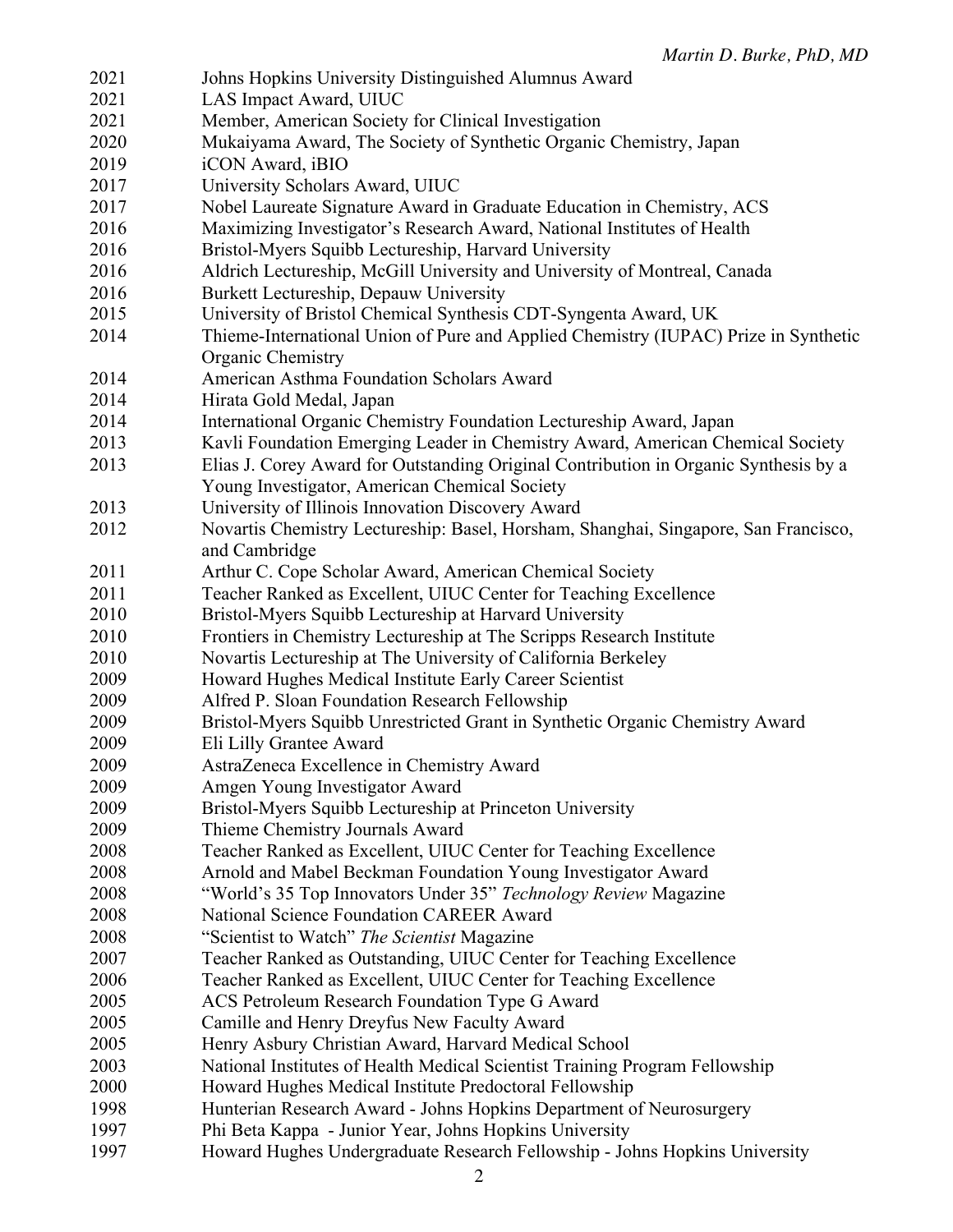| 1997      | Provost's Undergraduate Research Award - Johns Hopkins University |
|-----------|-------------------------------------------------------------------|
| 1994-1998 | Dean's List - Johns Hopkins University                            |
| 1994-1998 | Beneficial Hodson Scholar - Johns Hopkins University              |
| 1994-1998 | Maryland Distinguished Scholar                                    |

#### **Publications**

For a complete list of publications click here and for a short video describing the Burke Group Molecule Making Machine click here, their research on Making Medicine with Chemical Building Blocks click here, their research on Molecular Prosthetics click here, and their research on Mitigation of SARS-CoV-2 transmission via saliva-based testing click here.

72. D.J. Blair, M. Trobe, H.M.S. Haley, R.L. Hansen, S.G. Ballmer, T.J. Woods, M.J. Schmidt, R.W. Pipal, W. Wang, S. Chitti, V. Mubayi, D.M. Kostyra, A.M.E. Palazzolo Ray, D.L. Gray, A.L. Gill, M.D. Burke, "Automated Csp3 Cross-Coupling with Hyperstable Iminodiacetic Acid Boronates" *Nature* **2022**, *in press*.

71. Li, S.; Jira, E.; Angello, N.; Li, J.; Yu, H.; Moore, J.; Diao, Y.; Burke, M.; Schroeder, C. *"*Using Automated Synthesis to Understand the Role of Side Chains on Molecular Charge Transport" *ChemRxiv 2021. Nature Comm.* **2022,** *in revision.* 

70. Loving, D.C., Burke, M.D. "Iterations from the chemical" cosmos. *Nature Synth* **1,** 11–12 **2022**. https://doi.org/10.1038/s44160-021-00014-z

69. Revie N.M., Iyer K.R., Maxson M.E., Zhang J., Yan S., Fernandes C.M., Meyer K.J., Sanchez H., Li S., Yashiroda Y., Hirano H., Yoshida M., Osada H., Boone C., Andes D.R., Nodwell J.R., Poeta M.D., Burke M.D., Whitesell L., Robbins N., and Cowen L.E. "Targeting fungal membrane homeostasis with imidazopyrazoindoles impairs azole resistance and biofilm formation" *Nature Comm.*  **2022,** *in revision.*

68. Ranoa, D.R.E; ... 129 additional authors...; Sullivan, W.C.; Smith, R.L.; Goldenfeld, N.D.; Fan, T.F.; Hergenrother, P.J.; and Burke, M.D. "Mitigation of SARS-CoV-2 Transmission at a Large Public University" *Nature Comm.* **2022***, in revision. MedRxiv*

67. Beker, W.; Roszak, R.; Wolos, A.; Angello, N.H.; Rathmore, V.; Burke, M.D.; Grzybowski, B.A. "Artificial Intelligence Fails to Predict Optimum Conditions for Suzuki-Miyaura Couplings Despite Training on Extensive Literature Data" *J. Am. Chem. Soc.* **2022**, *in revision*.

66. Ekaputri, S.; Choi, E.-K.; Green, K.J.; Aring, L.; Iwase, S.; Kim, J.K.; Pietrangelo, A.; Burke, M.D.; Seo, Y.A. "A Small Molecule Redistributes Iron From Liver to Red Blood Cells via Transferrin in Ferroportin-Deficient Mice" **2021**, *Proc. Natl. Acad. Sci. U.S.A.* **2022**, *in revision*.

65. Wang, H., Li, W., Jin, X., Cho, K., Ji, H., Han, J., & Burke, M.D. "Chemical-Reaction-Aware Molecule Representation Learning" *ArXiv, abs/2109.09888*. **2021**

64. Lewandowska, A.; Soutar, C.; Greenwood, A.I.; Nimerovsky, E.; De Lio, A.M.; Holler, J.T.; Hisao, G.S.; Khandelwal, A.; Zhang, J.; SantaMaria, A.M.; Schwieters, C.D.; Pogorelov, T.V.; Burke, M.D.; Rienstra, C.M. "Fungicidal Apmhotericin B Sponges are Assemblies of Staggered Asymmetric Headto-Tail Homodimers Encasing Large Void Volumes" *Nature Structural and Molecular Biology* **2021.**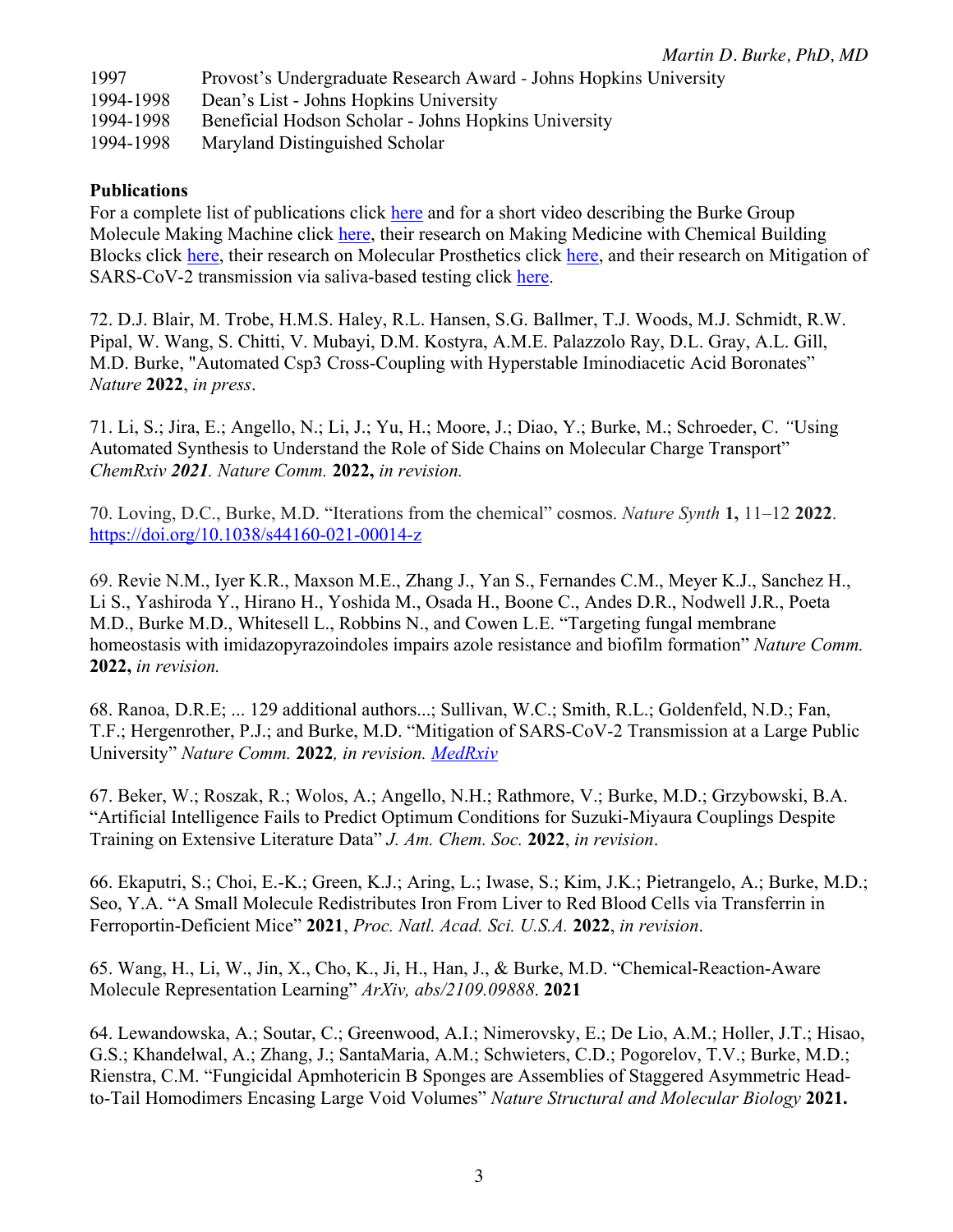63. Chen, P.-J.; Kelly, A.M.; Blair, D.J.; Burke, M.D. "Preparation of MIDA Anhydride and Reaction with Boronic Acids" **2021**, *Organic Syntheses,* in revision.

62. Morelle C, Mukherjee A, Zhang J, Fani F, Khandelwal A, Gingras H, Trottier J, Barbier O, Leprohon P, Burke MD, Ouellette M. "Well-Tolerated Amphotericin B Derivatives That Effectively Treat Visceral Leishmaniasis" *ACS Infect Dis.* **2021**; 7(8):2472-2482. doi:10.1021/acsinfecdis.1c00245.

61. Li, S.; Yu, H.; Li, J.; Angello, N.; Jira, E. R.; Li, B.; Burke, M. D.; Moore, J. S.; Schroeder, C. M. "Transition between Nonresonant and Resonant Charge Transport in Molecular Junctions." **2021** *Nano Letters.* 21. 10.1021/acs.nanolett.1c02915.

60. Guo, X.; Zhang, J.; Li, X.; Xiao, E.; Lange, J.D.; Rienstra, C.M.; Burke, M.D., Mitchell, D.A. "Sterol Sponge Mechanism Is Conserved for Glycosylated Polyene Macrolides." *ACS Cent Sci*. **2021**;7(5):781-791. doi:10.1021/acscentsci.1c00148

59. Chorghade R.S., Kim B.R., Launspach J.L., Karp P.H., Welsh M.J., Burke M.D. "Amphotericin B induces epithelial voltage responses in people with cystic fibrosis" *J Cyst Fibros*. **2021** May; 20(3):540- 550. doi: 10.1016/j.jcf.2020.11.018.

58. O'Toole, T, Burke, M.D.; Denny, T. "COVID-19 Testing Strategies for Colleges and Universities" *National Academies of Sciences, Engineering, and Medicine Consensus Study Report. Washington, DC: The National Academies Press*, **2020**.

57. Ranoa, D.R.E.; Holland, R.L., Alnaji, F.G.; Green, K.J.; Wang, L.; Brooke, C.B., Burke, M.D., Fan, T.M.; Hergenrother, P.J. "Saliva-Based Molecular Testing for SARS-CoV-2 that Bypasses RNA Extraction" *biorxiv.org*, **2020.**

56. Blair D.J., Burke M.D. "Modular synthesis enables molecular ju-jitsu in the fight against antibiotic resistance" *Nature*. **2020** Oct; 586(7827):32-33. doi: 10.1038/d41586-020-02565-1.

55. Kelly, A.M.; Chen, P.-J.; Klubnick, J.; Blair, D.J.; and Burke, M.D. "A Mild Method for Making MIDA Boronates." *Organic Letters*, **2020**, *22*, 9408-9414.

54. Blair, D.J. Burke, M.D.; "A Computer Tackles Tactical Combinations" *Chem (Preview)*, **2020**, 6(1), 12-13.

53. Hou, J.; Daniels, P. N.; Burke, M. D.; "Small Molecule Channels Harness Membrane Potential to Concentrate Potassium in trk1Δtrk2Δ Yeast" *ACS Chemical Biology* **2020**, *15*, 1575-1580.

52. Muraglia, K.A.; Chorghade, R.S.; Kim, B.R.; Tang, X.X.; Shah, V.S.; Grillo, A.S.; Daniels, P.N.; Cioffi, A.G.; Karp, P.H.; Zhu, L.; Welsh, M.J.; and Burke, M.D. "Small molecule ion channel restores host defenses in cystic fibrosis airway epithelia" *Nature* **2019**, *567*, 405-408; doi.org/10.1038/s41586- 019-1018-5.

51. Lehmann, J.; Crouch, I.; Blair, D.; Trobe, M.; Wang, P.; Li, J.; and Burke, M.D. "Axial shielding of Pd(II) complexes enables perfect stereoretention in Suzuki-Miyaura cross-coupling of Csp3 boronic acids" *Nature Communications* **2019**, *10*, 1263.

50. Jo. Y-I.; Burke, M.D.; and Cheon, C-H. "Modular Syntheses of Phenanthroindolizidine Natural Products" *Organic Letters* **2019**, *21*, 4201-4204.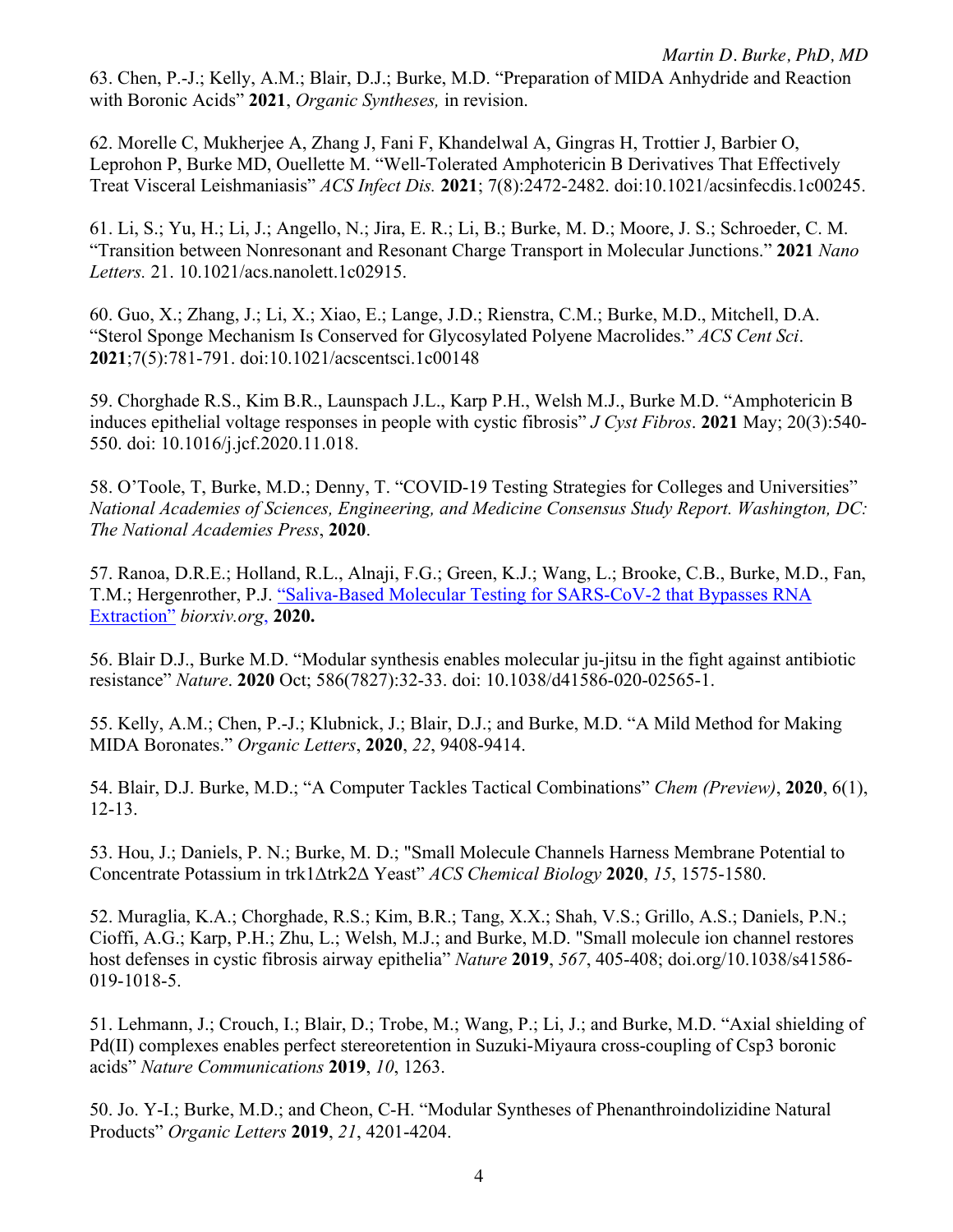49. Haley, H.M.S., Hill, A.G.; Greenwood, A.I.; Woerly, E.M.; Rienstra, C.M.R.; and Burke, M.D. "Peridinin is an exceptionally potent and membrane-embedded inhibitor of bilayer lipid peroxidation" *J. Am. Chem. Soc.* **2018**, *140*, 15227-15240; doi.org/10.1021/jacs.8b06933.

48. Yien, Y.Y, Shi, J., Chen, C., Cheung, J.T.M., Grillo. A.S, Shrestha, R., Li, L., Zhang, X., Kafina, M.D., Kingsley, P.D., King, M.J., Ablain, J., Li, H., Zon, L.I., Palis, J., Burke, M.D., Bauer, D.E., Orkin, S.H., Koehler, C.M., Phillips, J.D., Kaplan, J., Ward, D.M., Lodish, H.F., Paw, B.H. " FAM210B is an erythropoietin target and regulates erythroid heme synthesis by controlling mitochondrial iron import and ferrochelatase activity" *J. Biol. Chem.* **2018**, *293*, 19797-19811; doi.org/10.1074/jbc.RA118.002742.

47. Lehmann, J.W.; Blair, D.J.; Burke, M.D. "Towards the generalized iterative synthesis of small molecules" *Nature Reviews Chemistry* **2018**, *2*, 0115; doi:10.1038/s41570-018-0115*.* 

46. Trobe, M.; Burke, M.D. "Molecular Industrial Revolution: Automated synthesis of small molecules" *Angewandte Chemie Int. Ed.* **2018**, *57,* 4192-4214; doi.org/10.1002/anie.201710482*.*

45. Della Ripa, L.A.; Petros, Z.A.; Cioffi, A.G.; Piehl, D.W.; Courtney, J.M.; Burke, M.D.; and Rienstra, C.M. "Solid-State NMR of highly 13C-enriched cholesterol in lipid bilayers" *Methods* **2018**, *138-139*; 47-53; doi: 10.1016/j.ymeth.2018.01.008.

44. Grillo, A.S.; SantaMaria, A.M.; Kafina, M.D.; Cioffi, A.G.; Huston, N.C.; Han, M.; Seo, Y.A.; Yien, Y.Y.; Nardone, C.; Menon, A.V.; Fan, J.; Svoboda, D.C.; Anderson, J.B.; Hong, J.D.; Nicolau, B.G.; Subedi, K.; Gewirth, A.A.; Wessling-Resnick, M.; Kim, J.; Paw, B.H.; Burke, M.D.; "Restored iron transport by a small molecule promotes absorption and hemoglobinization in animals" *Science* **2017**, *356*, 608-616.

43. Palazzolo, A.M.E.; Simons, C.L.W.; Burke, M.D.; "The Natural Productome" *Proc. Natl. Acad. Sci. U.S.A.* **2017**, *114*, 5564-5566.

42. Gonzalez, J.A.; Ogba, O.M.; Morehouse, G.F.; Rosson, N.; Houk, K.N.; Leach, A.G.; Cheong, P.H.-Y.; Burke, M.D.; Lloyd-Jones, G.C. "MIDA Boronates are Hydrolysed Fast and Slow by Two Different Mechanisms" *Nature Chem.* **2016**, *8*, 106-1075.

41. Endo, M.M., Cioffi A.G., Burke, M.D. "Our Path to Less Toxic Amphotericins" IUPAC Prize in Synthetic Organic Chemistry, THIEME Award Lecture, *Synlett*, **2016**, *27*, 337-354.

40. Davis, S.A.; Della Ripa, L.A.; Hu, L.; Cioffi, A.G.; Pogorelov, T.V.; Rienstra, C.M.; Burke, M.D. "C3-OH of Amphotericin B Plays an Important Role in Ion Conductance" *J. Am. Chem. Soc.* **2015**, *137*, 15102-15104.

39. Cioffi, A. G.; Hou, J.; Grillo, A. S.; Diaz, K. A.; Burke, M. D. "Restored Physiology in Proteindeficient Yeast by a Small Molecule Channel" *J. Am. Chem. Soc.* **2015**, *137*, 10096–10099.

38. Davis, S. A.; Vincent, B. M.; Endo, M. M.; Whitesell, L.; Marchillo, K.; Andes, D. R.; Lindquist, S.; Burke, M. D. "Nontoxic Antimicrobials that Evade Drug Resistance" *Nature Chem. Bio.* **2015**, *11*, 481- 487.

37. J. Li, S.G. Ballmer, E.P. Gillis, S. Fujii, M.J. Schmidt, A.M.E. Palazzolo, J.W. Lehmann, G.F. Morehouse, M.D. Burke, "Synthesis of Many Different Types of Organic Small Molecules Using One Automated Process" *Science* **2015**, *347*, 1221-1226.

36. Li, J.; Grillo, A. S; Burke, M. D. "From Synthesis to Function via Iterative Assembly of N-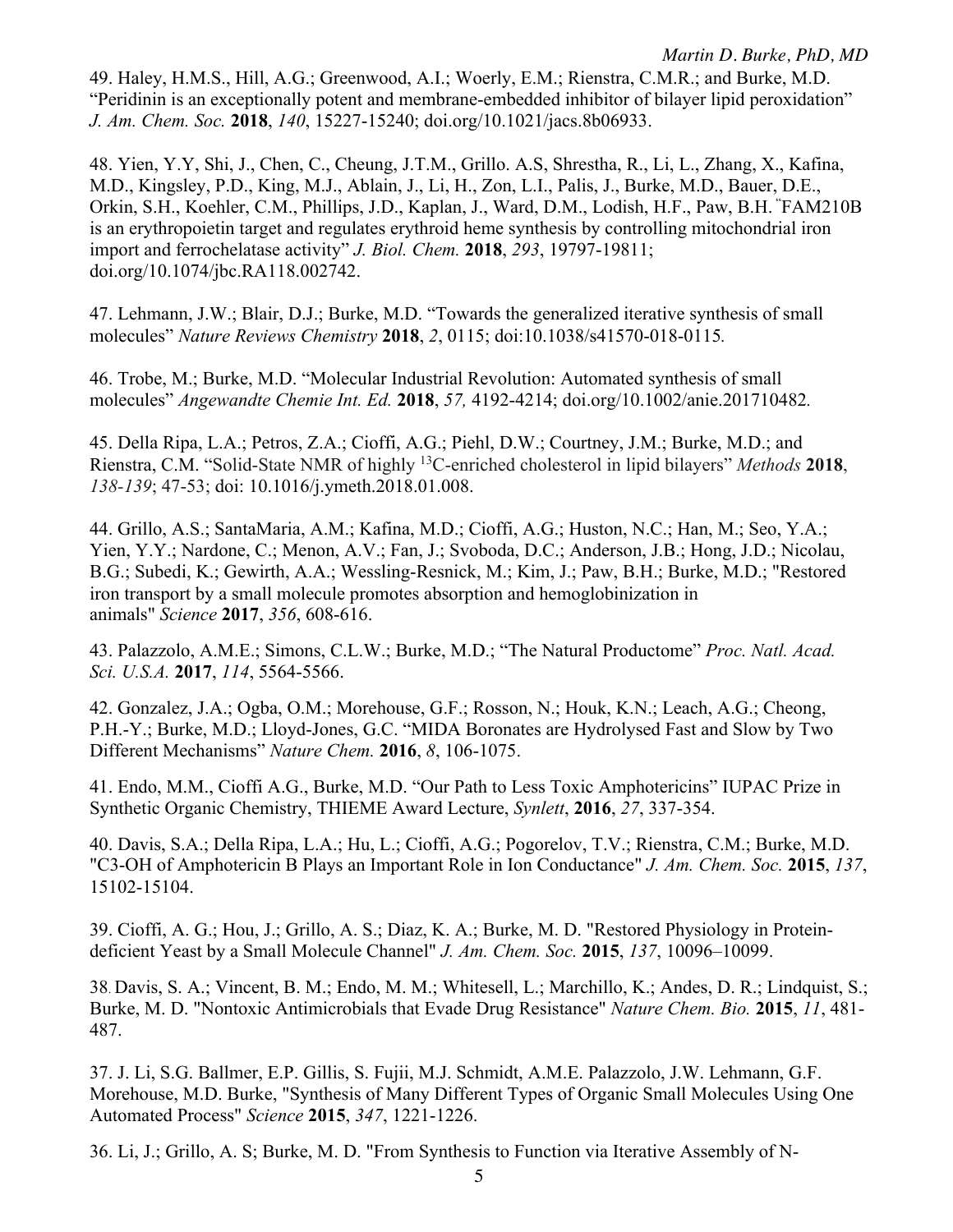*Martin D. Burke, PhD, MD* Methyliminodiacetic Acid Boronate Building Blocks" *Acc. Chem. Res.* **2015**, *48*, 2297–2307.

35. E.M. Woerly, J. Roy, M.D. Burke, "Synthesis of Most Polyene Natural Products Using Just Twelve Building Blocks and One Coupling Reaction" *Nature Chem.* **2014**, *6*, 484-491*.*

34. T.M. Anderson, M.C. Clay, A.G. Cioffi, K.A. Diaz, G.S. Hisao, M.D. Tuttle, A.J. Nieuwkoop, G. Comellas, S. Wang, B.E. Uno, E.L. Wildeman, N. Maryum, T. Gonen, C.M. Rienstra, M.D. Burke "Amphotericin Forms an Extramembranous and Fungicidal Sterol Sponge." *Nature Chem. Biol.*, **2014**, *10*, 400-406.

33. B.C. Wilcock, M.M. Endo, B.E. Uno, M.D. Burke, "The C2'-OH of Amphotericin Plays a Major Role in Binding the Primary Sterol of Human But Not Yeast Cells" *J. Am. Chem. Soc.* **2013***, 135*, 8488- 8491*.*

32. Woerly, E. M.; Miller, J. E.; Burke, M. D. "(1-Bromovinyl)-MIDA boronate: a readily accessible and highly versatile building block for small molecule synthesis" *Tetrahedron Special Issue in Honor of Professor Paul Wender for receipt of the Tetrahedron Award* **2013,** *69*, 7732-7740.

31. B. C. Wilcock, B.E. Uno, G.L. Bromann, M.J. Clark, T.M. Anderson, M.D. Burke, "Electronic Tuning of Site-Selectivity" *Nature Chemistry* **2012**, *4*, 996-1003.

30. K.C. Gray, D.S. Palacios, I. Dailey, M. Endo, B.E. Uno, B.C. Wilcock, M.D. Burke, "Amphotericin Primarily Kills Yeast by Simply Binding Ergosterol." *Proc. Natl. Acad. Sci. U.S.A.* **2012**, *109*, 2234- 2239*.*

29. G.R. Dick, E.M. Woerly, M.D. Burke, "A General Solution to the 2-Pyridyl Problem" *Angew. Chem. Int. Ed.* **2012**, *51*, 2667-2672.

28. J. Li, M.D. Burke, "Pinene-Derived Iminodiacetic Acid (PIDA): A Powerful Ligand for Stereoselective Synthesis and Iterative Cross-Coupling of C(sp<sup>3</sup>) Boronate Building Blocks" *J. Am. Chem. Soc.* **2011**, *131*, 13774-13777.

27. S. Fujii, S.Y. Chang, M.D. Burke, "Total Synthesis of Synechoxanthin through Iterative Cross-Coupling" *Angew. Chem. Int. Ed.* **2011**, *50*, 7862-7864*.*

26. D.S. Palacios, I. Dailey, D.M. Siebert, B.C. Wilcock, M.D. Burke "Synthesis-Enabled Functional Group Deletions Reveal Key Underpinnings of Amphotericin B Ion Channel and Antifungal Activities" *Proc. Natl. Acad. Sci. U.S.A.* **2011**, *108*, 6733-6738*.*

25. E.M. Woerly, J.R. Struble, N. Palyam, S. O'Hara, M.D. Burke "(*Z*)-(2-Bromovinyl) MIDA Boronate, A Readily-Accessible and Highly Versatile Building Block for Small Molecule Synthesis." *Invited Contribution to Tetrahedron: Special Issue in Honor of Professor Dean Toste Tetrahedron Young Investigator Award* **2011**, *67*, 4333-4343*.*

24. E.M. Woerly, A.H. Cherney, E.K. Davis, M.D. Burke, "Stereoretentive Suzuki-Miyaura Coupling of Haloallenes Enables Fully Stereocontrolled Access to (-)-Peridinin"*J. Am. Chem. Soc.* **2010**, *132*, 6941-6943.

23. S.J. Lee, T.M. Anderson, M.D. Burke, "A Simple and General Platform for Generating Stereochemically Complex Polyene Frameworks via Iterative Cross-Coupling." *Angew. Chem. Int. Ed.*  **2010**, *47*, 8860-8863.

22. G.R. Dick, D.M. Knapp, E.P. Gillis, M.D. Burke, "A General Method for Synthesis of 2- Heterocyclic N-Methyliminodiacetic Acid Boronates" *Organic Letters* **2010**, *12*, 2314-2317.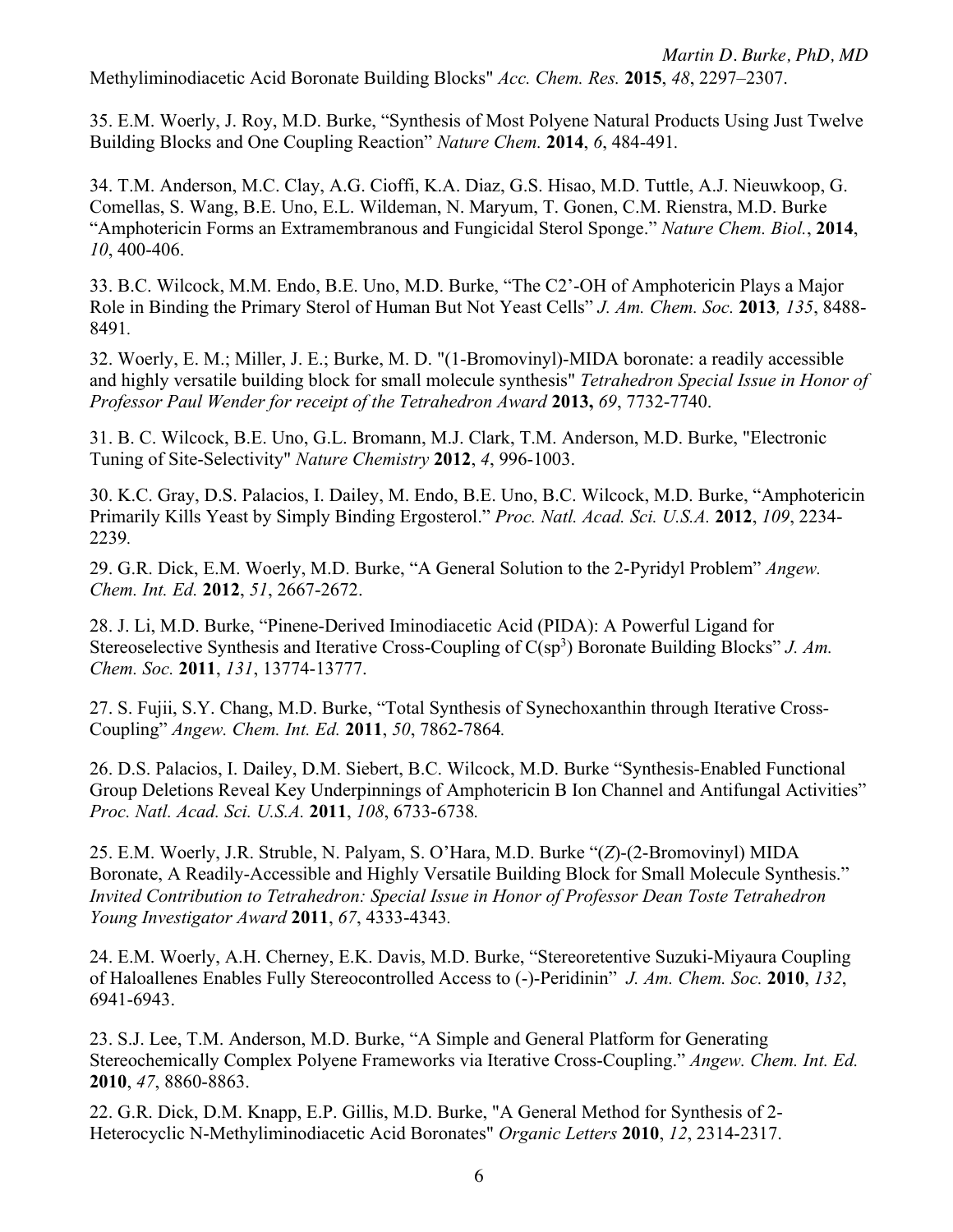21. Dailey, I. M.D. Burke. "*N*-(Carboxymethyl)-*N*-methyl-glycine" *Encyclopedia of Reagents for Organic Synthesis*, **2010***.*

20. J.R. Struble, S.J. Lee, M.D. Burke "Ethynyl MIDA Boronate, A Readily-Accessible and Highly Versatile Building Block for Small Molecule Synthesis." *Invited Contribution to Tetrahedron: Special Issue in Honor of Professor Brian Stoltz' Tetrahedron Young Investigator Award* **2010**, *66*, 4710-4718*.*

19. D.M. Knapp, E.P. Gillis, M.D. Burke. "A General Solution for Unstable Boronic Acids: Slow-Release Cross-Coupling from Air-Stable MIDA Boronates" *J. Am. Chem. Soc.* **2009**, *131*, 6961-6963.

18. E.P. Gillis, M.D. Burke. "Iterative Cross-Coupling with MIDA Boronates: Towards a General Strategy for Small Molecule Synthesis," *Aldrichimica Acta*, **2009**, *42*, 17-27.

17. M.D. Burke. "Flexible Tetracycline Synthesis Yields Promising Antibiotics" *Nature Chemical Biology, News and Views* **2009**, *5*, 77-79.

16. B.E. Uno, E.P. Gillis, M.D. Burke. "Vinyl MIDA Boronate, A Readily-Accessible and Highly Versatile Building Block for Small Molecule Synthesis." *Invited Contribution to Tetrahedron: Special Issue in Honor of Professor Justin Dubois' Tetrahedron Young Investigator Award* **2009**, *65*, 3130- 3138.

15. S.G. Ballmer, E.P. Gillis, M.D. Burke. "B-Protected Haloboronic Acids for Iterative Cross-Coupling" *Org. Synth.* **2009**, *86*, 344-359.

14. E.P. Gillis, M.D. Burke. "Multistep Synthesis of Complex Boronic Acids from Simple MIDA Boronates" *J. Am. Chem. Soc.* **2008**, *130*, 14084-14085.

13. S.J. Lee, K.C. Gray, J.S. Paek, M.D. Burke. "Simple, Efficient, and Modular Syntheses of Polyene Natural Products via Iterative Cross-Coupling" *J. Am. Chem. Soc.* **2008**, *130*, 466-468*.*

12. D.S. Palacios, T.M. Anderson, M.D. Burke. "A Post-PKS Oxidation of the Amphotericin B Skeleton Predicted to be Critical for Channel Formation is Not Required for Potent Antifungal Activity" *J. Am. Chem. Soc.* **2007**, *129*, 13804-13805.

11. E.P. Gillis and M.D. Burke. "A Simple and Modular Strategy for Small Molecule Synthesis: Iterative Suzuki-Miyaura Coupling of B-Protected Haloboronic Acid Building Blocks." *J. Am. Chem. Soc.* **2007**, *129*, 6716-6717.

10. M.D. Burke. "Molecular Prosthetics: Replicating the Functions of the Molecules of Life" *Enhancing Chemistry Conference* sponsored by the American Chemical Society. University of Illinois at Urbana-Champaign, Urbana, Illinois, March 17, 2006.

9. M.D. Burke, E.M. Berger, and S.L. Schreiber. "A Synthesis Strategy Yielding Skeletally Diverse Small Molecules Combinatorially." *J. Am. Chem. Soc.* **2004**, *126*, 14095-14104.

8. M.D. Burke and S.L. Schreiber. "A Planning Strategy for Diversity-Oriented Synthesis." *Angew. Chem. Int. Ed.* **2004**, *43*, 46-58.

7. M.D. Burke, E.M. Berger, and S.L. Schreiber. "Generating Diverse Skeletons of Small Molecules Combinatorially." *Science* **2003**, *302*, 613-618.

6. R.M. Kohli, M.D. Burke, X.L. Tao, and C.T. Walsh. "Chemoenzymatic Route to Macrocyclic Hybrid Peptide/Polyketide-like Molecules." *J. Am. Chem. Soc*. **2003**, *125*, 7160-7161.

5. M.D. Burke and G. Lalic. "Teaching Target-Oriented and Diversity-Oriented Organic Synthesis at Harvard University." *Chemistry and Biology* **2002**, *9*, 535-541.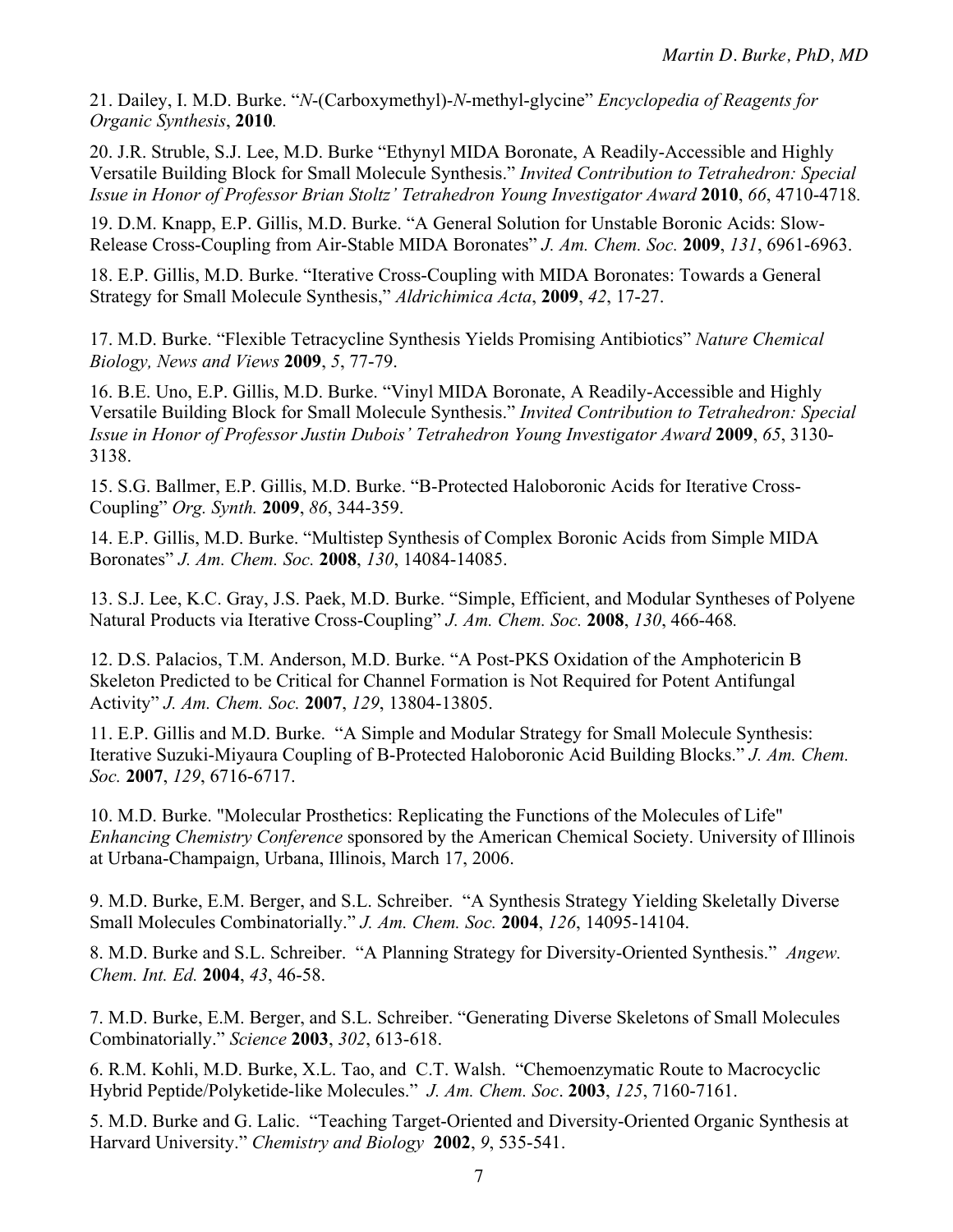4. M.C. White, M.D. Burke, S. Peleg, P. Dolan, T. Kensler, H. Brem, and G.H. Posner. "Conformationally Restricted Hybrid Analogs of 1,25-Dihydroxyvitamin  $D_3$ , Design, Synthesis, and Preliminary Biological Evaluation." *Bioorg. & Med. Chem.* **2001**, *9,* 1691-1699.

3. M.D. Burke, H. Brem, and R. Langer. "Central Nervous System, Drug Delivery to Treat." In *The Encyclopedia of Controlled Drug Delivery.* Mathiowitz, E., Ed.; John Wiley and Sons., Vol. 1, **1999**, 184-212.

2. G.H. Posner, J.K. Lee, Q. Wang, S. Peleg, M.D. Burke, H. Brem, P. Dolan, and T. Kensler. "Non-Calcemic, Antiproliferative, Transcriptionally-Active, 24-Fluorinated Hybrid Analogs of the Hormone 1a,25-Dihydroxyvitamin D3. Synthesis and Preliminary Biological Evaluation." *J. Med. Chem*. **1998,**  *41*, 3008-3014.

1. J. Hanes and M.D. Burke. "Polymer-Controlled Drug Delivery: An Overview for the Clinician." *Hospital Pharmacist Report*. December **1997**, 2-11.

# **Dissertation**

M.D. Burke. "A Synthesis Strategy for Generating Diverse Skeletons of Small Molecules Combinatorially." Department of Chemistry and Chemical Biology, Harvard University, **2003**.

# **Patents**

- 25. M.D. Burke et al 2019-131 Combining Sterol Extraction With Sterol Biosynthesis Inhibition to Kill Fungi
- 24. M.D. Burke et al 2018-134, Hybrid Amide Derivatives of Amphotericin B
- 23. M.D. Burke et al 2018-135, Hybrid Ester Derivatives of Amphotericin B
- 22. M.D. Burke et al, Stereoretentive cross-coupling of boronic acids" US Provisional Application 62/659,258
- 21. M.D. Burke et al, "Derivatives of Hinokitiol" UIUC2017-115-01
- 20. M.D. Burke et al, "Derivatives of Amphotericin B" US Patent # 9,957,290 Issued May 1, 2018. (Licensed to Sfunga Therapeutics, Inc., Wilmington, DE.)
- 19. M.D. Burke et al, "Hybrid Amphotericin B Derivatives with Reduced Toxicity" UIUC2018-037-01
- 18. M.D. Burke et al, "Restoring Physiology in Copper Transporter-Deficient Organisms Using Small Molecules" UIUC2018-038-01
- 17. M.D. Burke et al, "Restoring Physiology in Iron-Deficient Organisms Using Small Molecules" Provisional Application 62/101,706.
- 16. M.D. Burke et al, "Restoring Physiology with Small Molecule Mimics of Missing Proteins" Provisional Application 62/074,878.
- 15. M.D. Burke et al, "Protected Organoboronic Acids with Tunable Reactivity, and Methods of Use Thereof. US Provisional Patent Application 62/202,437 (Licensed to REVOLUTION Medicines, Redwood City, CA.).
- 14. M.D. Burke et al, "Urea Derivatives of Polyene Macrolide Antibiotics" US Provisional Patent Application 62/049,592.
- 13. M.D. Burke et al, "Antifungal Polyene Macrolide Derivatives with Reduced Mammalian Toxicity" US Provisional Application 62/028,068.
- 12. M.D. Burke et al, "Scalable Synthesis of Reduced Toxicity Derivative of Amphotericin B" US Patent # 10,087,206 Issued Oct. 2, 2018.
- 11. M.D. Burke et al, "Concise Synthesis of Urea Derivatives of Amphotericin B." US Application 15/541,747.
- 10. M.D. Burke et al, "Amphotericin B Urea Derivatives from Secondary Amines. US Provisional Application 62/101,126.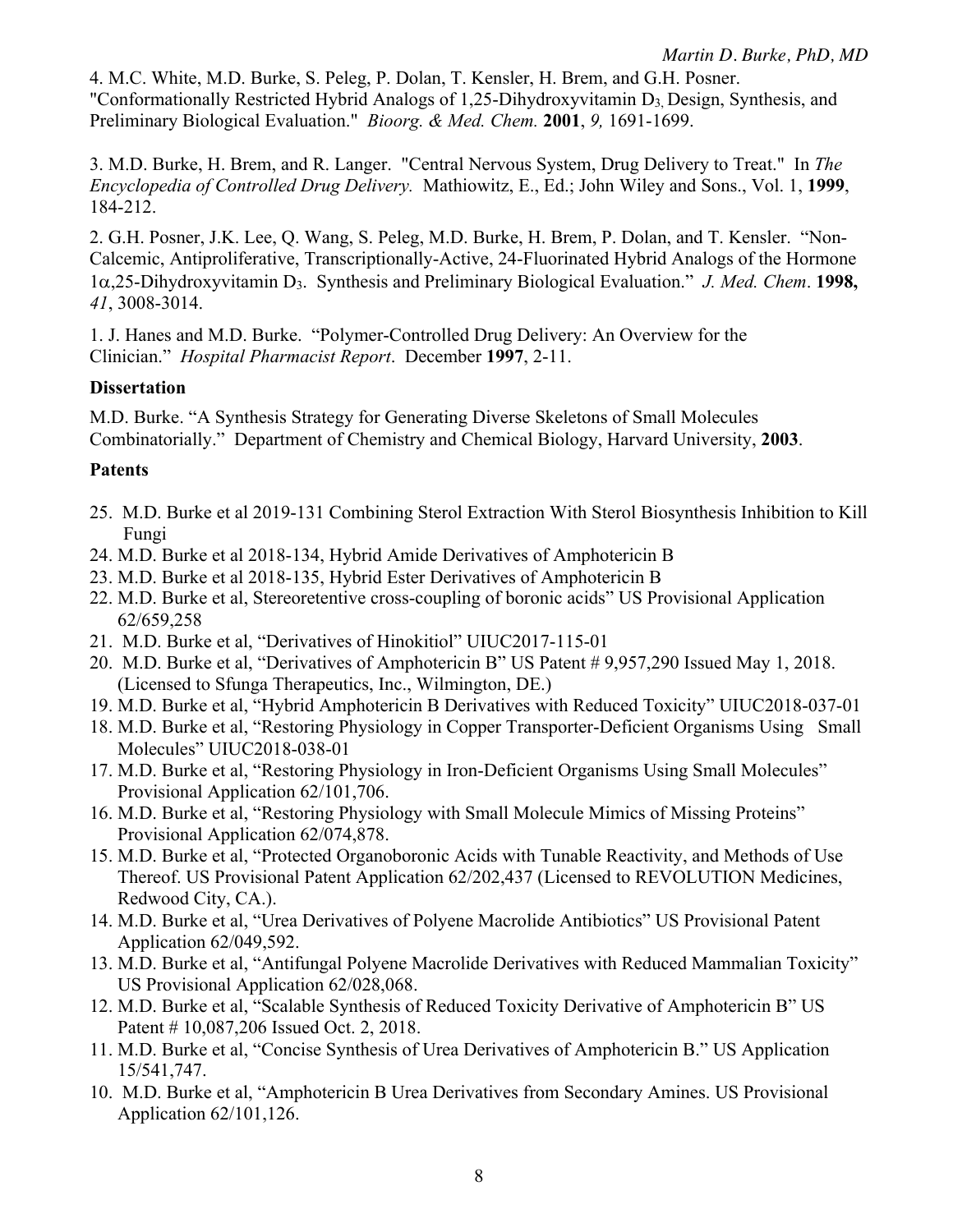- 9. M.D. Burke et al, "Amphotericin B Derivatives with Improved Therapeutic Index" US Provisional Application 61/887,729. US Patent Application # 20160215012, Jul. 28, 2016.
- 8. M.D. Burke, B.C. Wilcock, M.M. Endo, B.E. Uno, "Amphotericin B Derivative with Reduced Toxicity" US Provisional Application 61/994,450. US Patent # 9,738,677 Issued Aug. 22, 2017.
- 7. M.D. Burke, J.Q. Li, E.P. Gillis, PCT/US**2012**/035247 "Automated Synthesis of Small Molecules Using Chiral, Nonracemic Boronates" US Patent # 9,012,658 Issued Apr. 21, 2015.
- 6. Burke et al PCT/US**2011**/045064 "Apparatus and Methods for the Automated Synthesis of Small Molecules" US Patent # 9,238,597 Issued Jan. 19, 2016.
- 5. M.D. Burke, et al "Cross-Coupling of Unactivated Secondary Boronic Acids." US Provisional Application 61/899,296. US Patent # 10,072,028 Issued Sep. 11, 2018.
- 4. M.D. Burke, G.R. Dick, E.P. Gillis, J.A. Klubnick, D.M. Knapp, B.E. Uno, "Methods for Forming Protected Organoboronic Acids" U.S. Utility Patent Application No.: 13/030,83. Claims Granted 7/23/2013. US Patent # 8,557,980 Issued Oct. 15, 2013.
- 3. M.D. Burke, D.M. Knapp, E.P. Gillis, "Slow Release of Organoboronic Acids in Cross-Coupling Reactions" U.S. Patent # 8,338,601 Issued Dec. 25, 2012.
- 2. M.D. Burke, D.M. Knapp, E.P. Gillis, "Slow-Release of Unstable Boronic Acids from Air-Stable MIDA Boronates" Claims Granted 9/6/2012 (US09/58421). 1. M.D. Burke, E.P. Gillis, S.J. Lee, D.M. Knapp, K.C. Gray, "System for Controlling the Reactivity of Boronic Acids" U.S. Patent # 8,013,203 Issued Sept. 6, 2011.

# **Published abstracts**

48. K.J. Cheng, A.M. De Lio, A. Lewandowska, L. Della Ripa, M.D. Burke, C.M. Rienstra, T.V. Pogorelov, "Sterol Interactions with Amphotericin Sponge: Dynamics Drive Affinity" *Biophysical Journal* **2020**, *118(3)*, Supplement 1, 383A

47. R. Chorghade, M.D Burke, "Small-Molecule Ion Channels Increase Host Defences in Cystic Fibrosis Airway Epithelia" 257th National meeting of the American Chemical Society **2019**

46. S. Chitti, D. Kostyra, D. Blair, M.D. Burke "Iterative Synthesis of Csp3 Rich Small Molecules Using Bifunctional Carbenoid-Boronate Building Blocks" 258th National meeting of the American Chemical Society **2019**

45. S. Chitti, D. Kostyra, S. Ballmer, R. Hansen, D. Blair, M.D. Burke, "Iterative Csp3 Bond Formation: Second-Generation Automated Synthesizer" 258<sup>th</sup> National meeting of the American Chemical Society **2019**

44. Y.Y. Yien, J. Shi, C. Chen, J.T.M. Cheung, A.S. Grillo, R. Shrestha, L. Li, X. Zhang, M.D. Kafina, P.D. Kingsley, M.J. King, J. Ablain, H. Li, L.I. Zon, J. Palis, M.D. Burke, D.E. Bauer, S.H. Orkin, C.M. Koehler, J.D. Phillips, J. Kaplan, D.M. Ward, H.F. Lodish, B.H. Paw, "Target of Erythropoietin, Fam210b, Regulates Erythroid Heme Synthesis by Control of Mitochondrial Iron Import and Regulation of Fech Activity. *Blood, The Journal of the American Society of Hematology* **2018**, *132*, Supplement 1, p 849.

43. M.D. Burke, "Natural Productome Project: modularizing and generalizing natural product synthesis PAPER ID: 2657867, ORGN 624 ACS National Meeting, San Francisco, April 5, 2017 *Nobel Laureate Signature Award for Graduate Education in Chemistry, Dr. Junqi Li, Ph.D.* 

42. Hill, H. Haley, M.D. Burke, "Peridinin is a potent probe for the role of bilayer lipid peroxidation in pathogenesis," American Chemical Society **2017**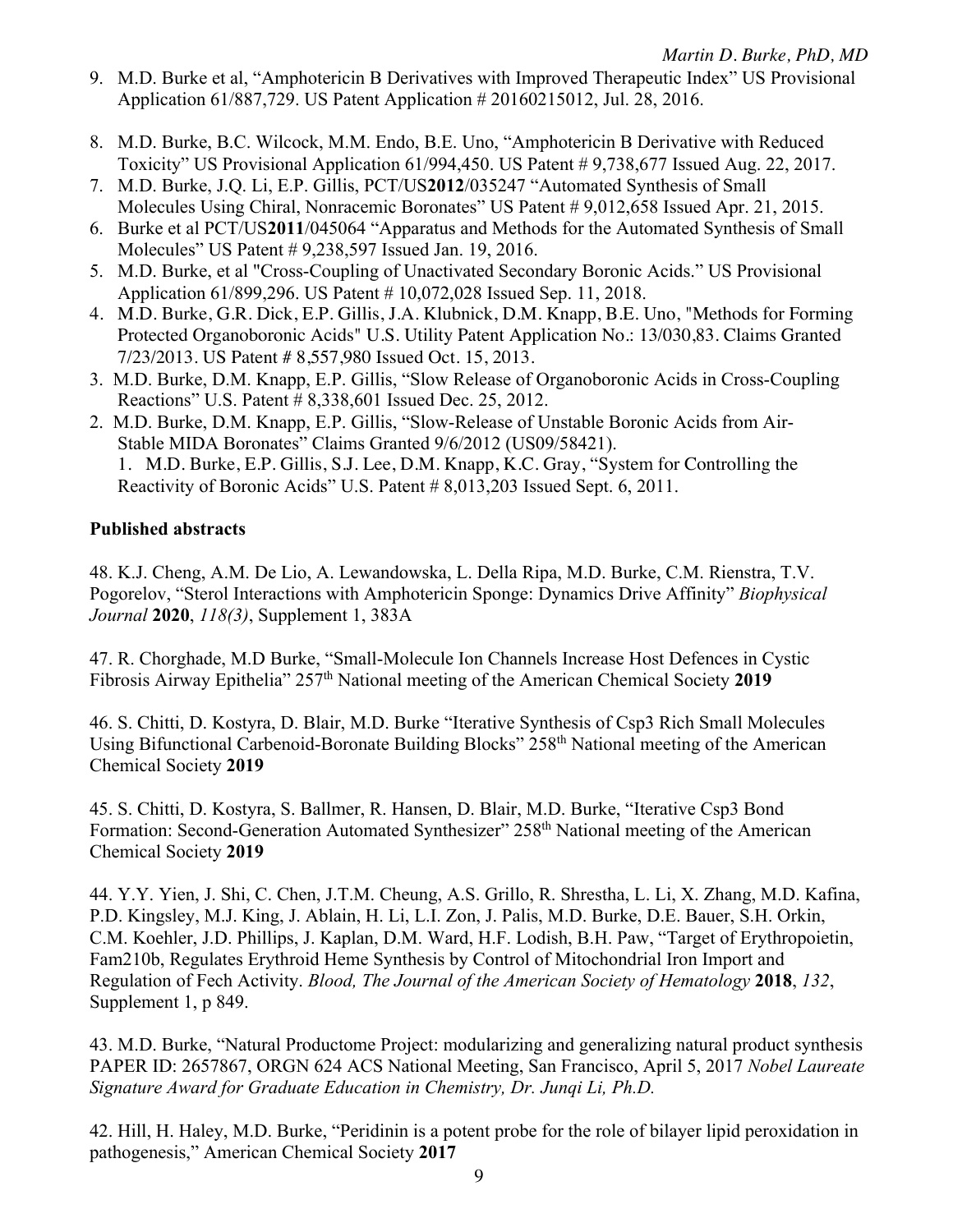41. B.H. Paw, Y.Y. Yien, J. Shi, C. Chen, A. Grillo, L. Li, J. Chung, M. Kafina, P. Kingsley, J. Ablain, L. Zon, J. Palis, M.D. Burke, D. Bauer, S. Orkin, C. Koehler, J. Phillips, J. Kaplan, D. Ward, H. Lodish, "Target of Erythropoietin, FAM210b, Regulated Erythroid Hemoglobinization" *American Journal of Hematolog* **2017**, *92(8)* E216.

40. M.D. Burke, "Molecular prosthetics for missing ion-transport proteins" PAPER ID: 2655211 ACS National Meeting, San Francisco April 5, **2017**.

39. M.D. Burke, "3D Printing Molecular Prosthetics" 252nd National meeting of the American Chemical Society. GSSPC: From Bench-to-Bench & Beyond, August 23<sup>rd</sup> 2016, Philadelphia.

38. M.D. Burke, "Natural Productome Project" 252nd National meeting of the American Chemical Society, August 21<sup>st</sup> 2016, Philadelphia, Presidential symposium: chemistry in the US and China.

37. M.D. Burke, "Understanding, optimizing, and harnessing amphotericin B," The American Chemical Society, **2015**

36. M.D. Burke, "Making Molecular Prosthetics with a Small Molecule Synthesizer" 250th ACS National Meeting & Exposition. August 16-20, 2015, Boston, MA

35. S.A. Davis, M.D. Burke, "Non-toxic Amphotericin B Derivatization Guided by a Ligand-Selective Allosteric Effects Strategy" 247th ACS National Meeting & Exposition. March 16-20, 2014, Dallas, TX.

34. M.A.J. Duncton, R. Singh, M.D. Burke, "Racemic and asymmetric synthesis of trans-2- (trifluoromethyl) cyclopropanes using MIDA and PIDA boronates," The American Chemical Society, **2014**

33. A.S. Grillo, M.D. Burke, "Restoring growth in protein deficient yeast with a small molecule," The American Chemical Society, **2014**

32. M.D. Burke "Making Molecular Prosthetics with a Small Molecular Synthesizer" The Kavli Foundation Emerging Leader in Chemistry Lecture, 246th ACS National Meeting, September 8-12, 2013, Indianapolis, Indiana.

31. M.D. Burke "Amphotericin B: A Prototype for Small Molecules with Protein-like Functions" Emerging Science Frontiers: Young Investigators, 246th ACS National Meeting that will be held in Indianapolis, Indiana, September 8-12, 2013

30. S.G. Ballmer, E.P. Gillis, S. Fujii, J. Li, G.F. Morehouse, M.J. Clark, M.D. Burke, "Automated Iterative Cross-coupling for the Synthesis of Diverse Small Molecules." 246<sup>th</sup> ACS National Meeting  $\&$ Exposition. September 8-12, 2013, Indianapolis, IN.

29. Cioffi, M.D. Burke, "Functional Complementation of a Deficient Protein with a Small Molecule Restores Cell Physiology." 246<sup>th</sup> ACS National Meeting & Exposition. September 8-12, 2013, Indianapolis, IN.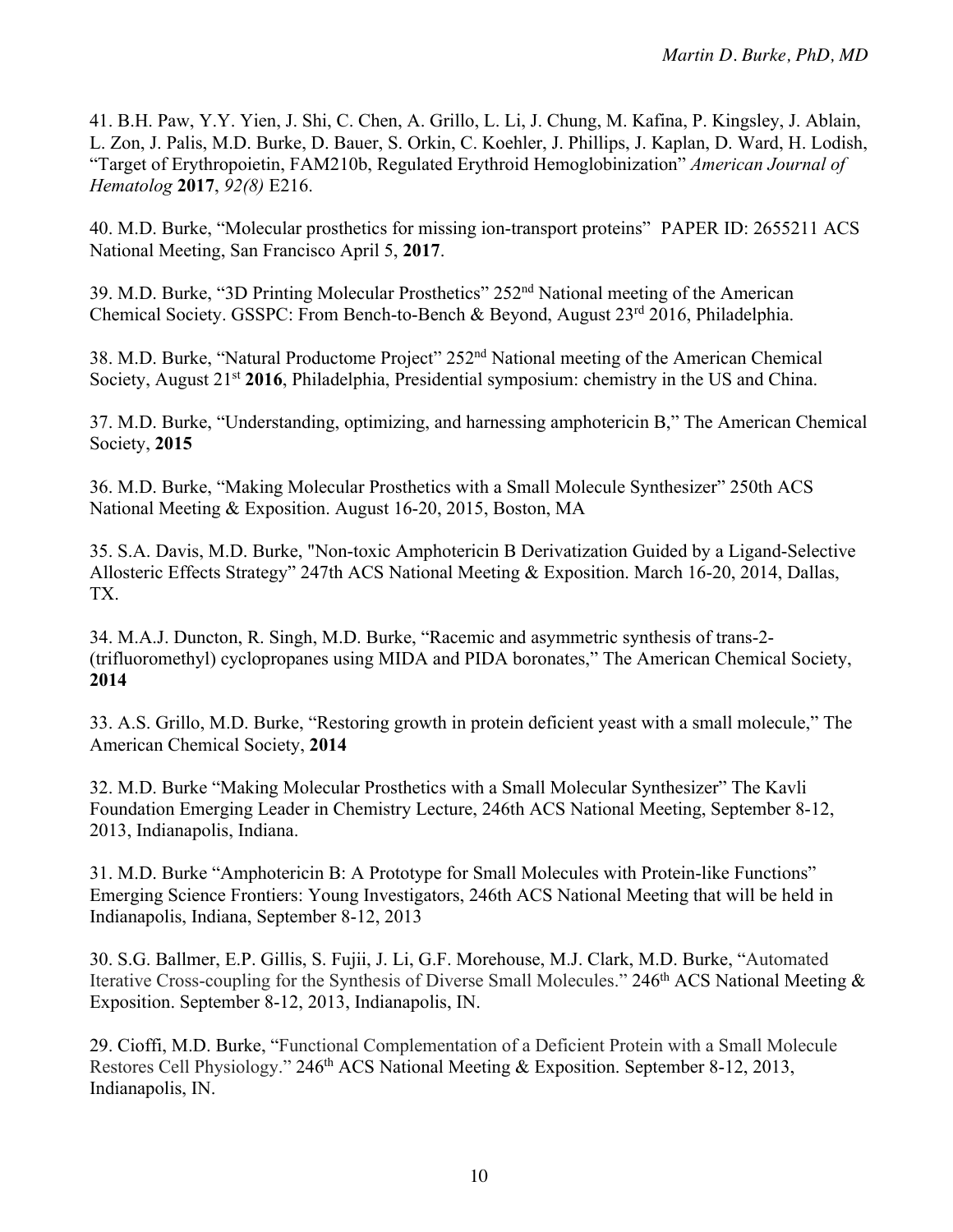28. M.M. Endo, B.C. Wilcock, B.E. Uno, M.D. Burke, "C2' Hydroxyl Group of Amphotericin is Required for Binding Cholesterol but not Ergosterol." 246<sup>th</sup> ACS National Meeting & Exposition. September 8-12, 2013, Indianapolis, IN.

27. H.M.S. Haley, E.M. Woerly, M.D. Burke, "Peridinin is a Potent Antilipoperoxidant." 246<sup>th</sup> ACS National Meeting & Exposition. September 8-12, 2013, Indianapolis, IN.

26. J.R. Struble, N. Palyam, P. Wang, S.A. Davis, I. Dailey, D.M. Knapp, K.C. Gray, B.E. Uno, J.K. Tucker, L. Chen, M.D. Burke, "Total Synthesis of Protected Doubly <sup>13</sup>C labeled Amphotericin B (AmB-13C2) via Iterative Cross-Coupling (ICC) Enabled by *N*-methyliminodiacetic acid (MIDA) Boronates." 246<sup>th</sup> ACS National Meeting & Exposition. September 8-12, 2013, Indianapolis, IN.

25. B.E. Uno, B.C. Wilcock, M.M. Endo, G.L. Bromann, M.J. Clark, T.M. Anderson, M.D. Burke, "Synthesis of C2'deoxy Amphotericin B." 246<sup>th</sup> ACS National Meeting & Exposition. September 8-12, 2013, Indianapolis, IN.

24. P. Wang, M.D. Burke, "Site- and Stereoretentive Cross-Coupling of Unactivated Chiral Nonracemic Secondary Boronic Acids." 246<sup>th</sup> ACS National Meeting & Exposition. September 8-12, 2013, Indianapolis, IN.

23. E.M. Woerly, M.D. Burke, "Synthesis of Most Polyene Natural Product Motifs Using Just Twelve Building Blocks and One Reaction." 246<sup>th</sup> ACS National Meeting & Exposition. September 8-12, 2013, Indianapolis, IN.

22. M.D. Burke. "Making Molecular Prosthetics" E.J. Corey Award Address, 245<sup>th</sup> ACS National Meeting & Exposition. April 7-11, 2013 New Orleans, LA.

21. E. M. Woerly, M.D. Burke, "Towards a Universal Platform for Polyene Synthesis". 244<sup>th</sup> ACS National Meeting & Exposition. March 25-29, 2012, San Diego, CA.

20. S. Fujii, S.Y. Chang, M.D. Burke, "Total Synthesis of Synechoxanthin via Iterative Cross-Coupling." 244<sup>th</sup> ACS National Meeting & Exposition. March 25-29, 2012, San Diego, CA.

19. J. Lee, M.D. Burke, "Pinene-derived iminodiacetic acid (PIDA): A powerful ligand for stereoselective synthesis and iterative cross-coupling of  $C(sp)3$  boronate building blocks." 244<sup>th</sup> ACS National Meeting & Exposition. 244<sup>th</sup> ACS National Meeting & Exposition. March 25-29, 2012, San Diego, CA.

18. M.D. Burke, "The Prospect of Molecular Prosthetics" Arthur C. Cope Scholar Awardee Address. 243rd ACS National Meeting & Exposition, August 28-Sept. 1, 2011, Denver, CO.

17. P. Wang and M.D. Burke, "Diastereoselective Hydroboration and sp<sup>3</sup>-sp<sup>2</sup> Suzuki Coupling: Application to the Construction of the Amphotericin B Polyol Subunit" Boron in the Americas XII, June 6-10, 2010, Michigan State University, East Lansing, MI.

16. M.D. Burke, "The Prospect of Molecular Prosthetics: Small Molecules with Protein-Like Functions" 239th ACS National Meeting, *Frontiers in Chemical Biology* Symposium, San Francisco, CA.

15. S.J. Lee and M.D. Burke, A General Platform for Polyene Synthesis Via Iterative Cross-Coupling" 239th ACS National Meeting & Exposition - March 21-25, 2010, San Francisco, CA.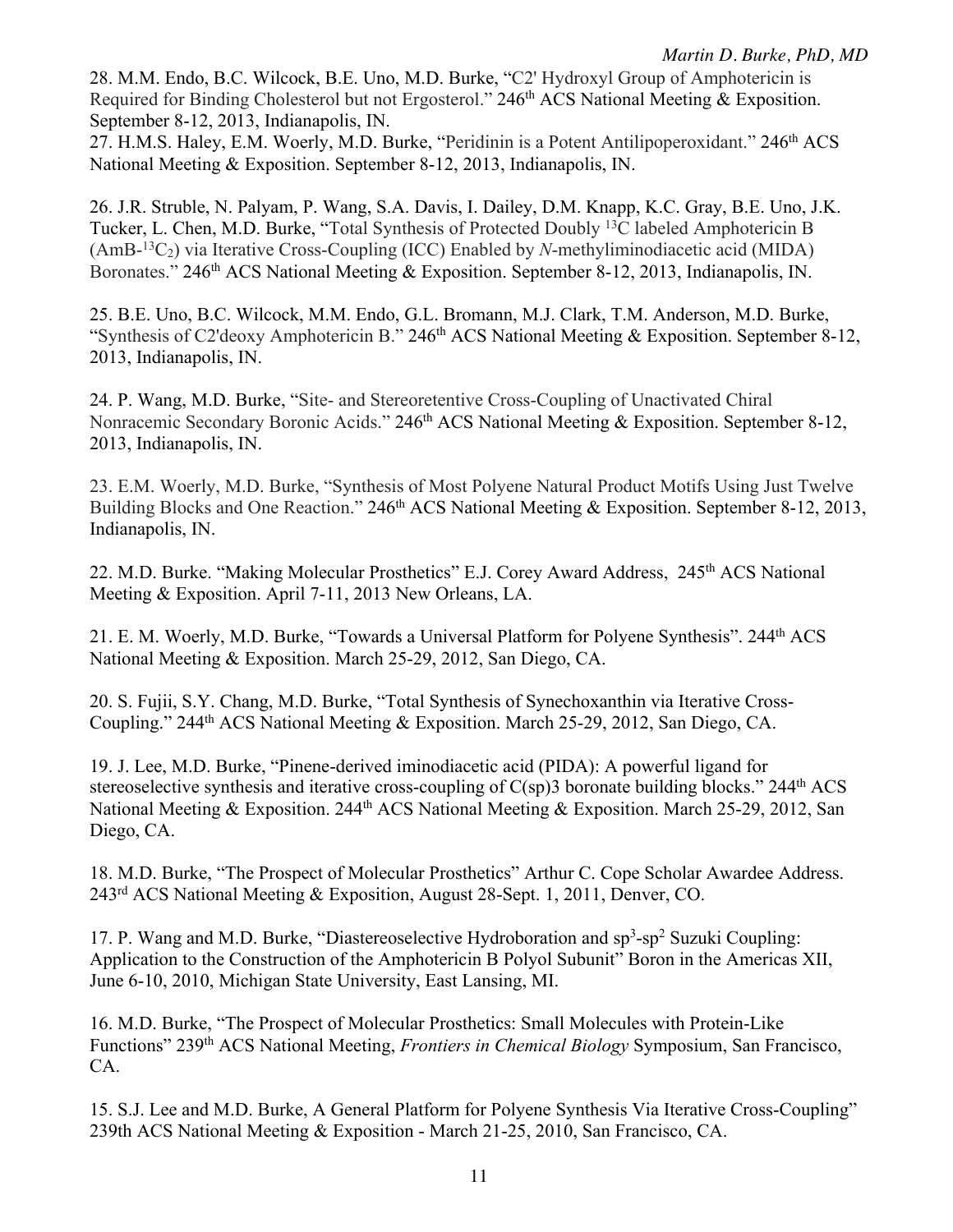14. Dailey and M.D. Burke, "Synthesis of a Universal Polyene Macrolide Building Block via a Novel Diastereotopic Group-Selective Lactonization." 239<sup>th</sup> ACS National Meeting, Symposium, San Francisco, CA.

13. S.J. Lee and M.D. Burke, "A General Platform for Polyene Synthesis Via Iterative Cross-Coupling" ACS Midwest Regional Meeting, Iowa City, IA, October 23, 2009.

12. M.D. Burke, "Synthesis and Study of Small Molecules with Protein-Like Functions" 238<sup>th</sup> ACS National Meeting, Washington DC, United States, August 16-20, 2009.

11. D.M. Knapp, E.P. Gillis, M.D. Burke, "In Situ Release of Boronic Acids from Air Stable MIDA Boronates" 238<sup>th</sup> ACS National Meeting, Washington DC, United States, August 16-20, 2009.

10. M.D. Burke, "Probing the Amphotericin B Ion Channel via Iterative Cross-Coupling with MIDA Boronates" 237<sup>th</sup> ACS National Meeting, Salt Lake City, UT, United States, March 22-28, 2009.

9. E.P. Gillis, M.D. Burke "Multistep Synthesis of Complex Boronic Acids from Simple MIDA Boronates" 237<sup>th</sup> ACS National Meeting, Salt Lake City, UT, United States, March 22-28, 2009.

8. E.P. Gillis, M.D. Burke "Iterative Cross-Coupling: A Simple Strategy for Complex Small Molecule Synthesis" 236<sup>th</sup> ACS National Meeting, Philadelphia, PA, United States, August 17-21, 2008.

7. D.S. Palacios, T.M. Anderson, M.D. Burke "Oxidation at C(41) is Not Necessary for Potent Antifungal Activity in Amphotericin B" 236<sup>th</sup> ACS National Meeting, Philadelphia, PA, United States, August 17-21, 2008.

6. S.J. Lee, K.C. Gray, J.S. Paek, M.D. Burke. "Simple, Efficient, and Modular Syntheses of Polyene Natural Products via Iterative Cross-Coupling" 236<sup>th</sup> ACS National Meeting, Philadelphia, PA, United States, August 17-21, 2008.

5. M.D. Burke. "Molecular Prosthetics: Replicating the Functions of the Molecules of Life" *Enhancing Chemistry Conference.* University of Illinois at Urbana-Champaign, Urbana, Illinois, March 17, 2006.

4. M.D. Burke and S.L. Schreiber. "The Generation of Structural Diversity in Split-Pool Synthesis." Harvard-MIT Division of Health Sciences and Technology Forum. Book of Abstracts. Cambridge, Massachusetts: March 9, 2000, p 5.

3. M.D. Burke, M.C. White, M. Watts, J. Lee, B. Tyler, G.H. Posner, and H. Brem. "Hybrid Analogs of 1,25-Dihydroxyvitamin D<sub>3</sub> Having Potent Antiproliferative Effects Against Murine Tumor Cell Lines Metastatic to the Brain." In *Vitamin D3: Chemistry, Biology, and Clinical Applications of the Steroid Hormone; Proceedings of the Tenth Workshop on Vitamin D*; A.W. Norman, R. Bouillon, and M. Thommasser, Eds.; University of California Press, 1997, p 487.

2. M.D. Burke, M.C. White, J. Lee, M. Watts, B. Tyler, G.H. Posner, and H. Brem. "Biodegradable Polymer Wafers Impregnated with Hybrid Analogs of 1,25-Dihydroxyvitamin  $D_3$  for the Treatment of Intracranial Metastases." Fifth Annual Brown University Symposium on Vitamin D. Providence, Rhode Island, September 7-9, 1997.

1. M. Watts, M. Lesniak, M.D. Burke, A. Samdani, B. Tyler, and H. Brem. "Efficacy of Adriamycin in the Treatment of Malignant Glioma." Conference of the American Association of Neurological Surgeons. Denver, Colorado, April 12-17, 1997.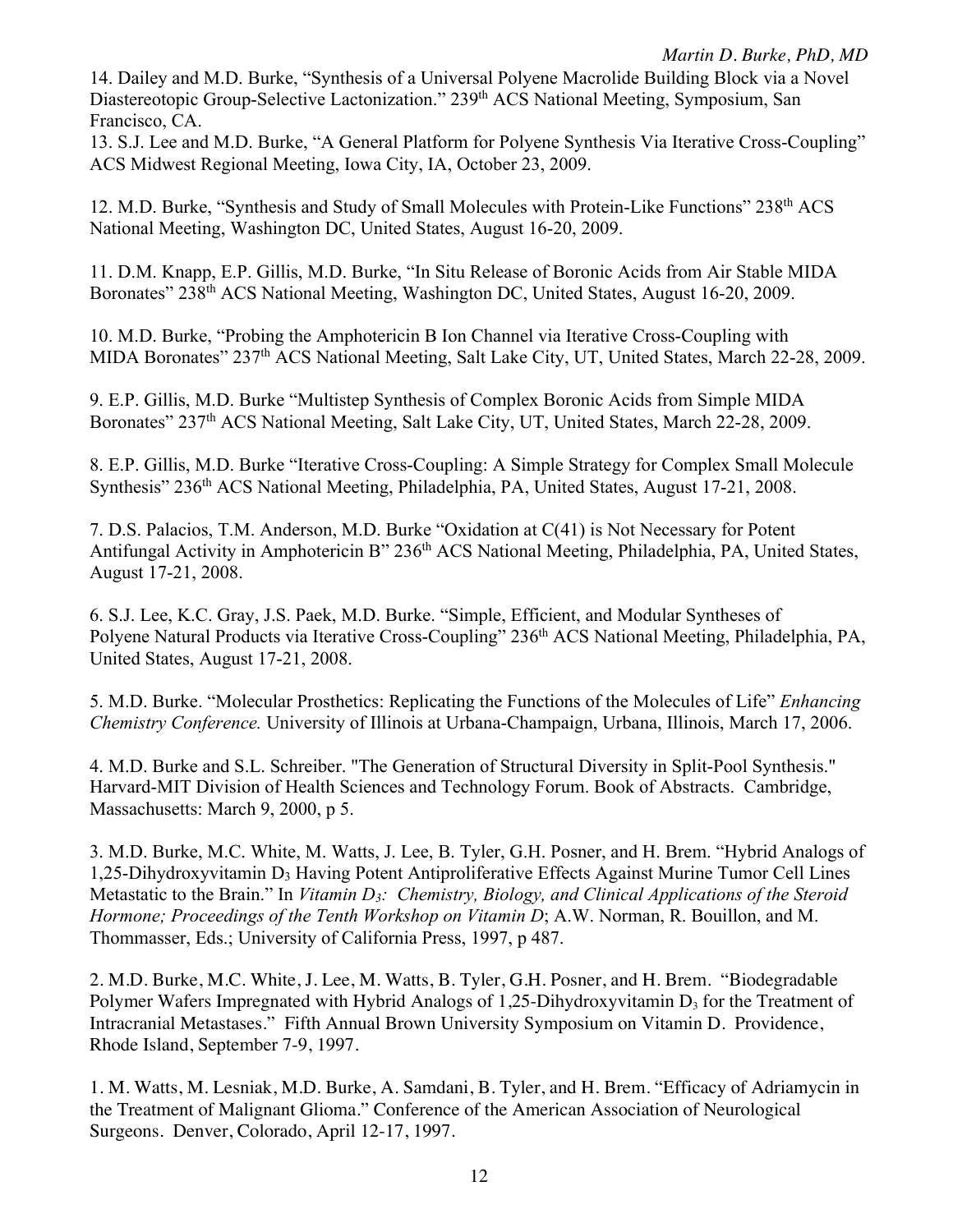# **Invited Conferences and Presentations**

| 1. March 2006     | Enhancing Chemistry Conference. UIUC, Urbana, IL                                      |
|-------------------|---------------------------------------------------------------------------------------|
|                   | "Molecular Prosthetics: Replicating the Functions of the Molecules of Life"           |
| 2. May 2006       | NIH Mentoring Conference, Greenbelt, MD                                               |
| 3. July 2007      | Natural Products Gordon Conference, Tilton, NH                                        |
|                   | "Towards the Total Synthesis of the Channel-Forming Natural Product                   |
|                   | Amphotericin B"                                                                       |
| 4. July 2007      | Sigma-Aldrich Company, Milwaukee, WI                                                  |
|                   | "Iterative Cross-Coupling: A Simple and Modular Strategy for Small Molecule           |
|                   | Synthesis"                                                                            |
| 5. October 2007   | Rigel Pharmaceuticals, San Francisco, CA                                              |
| 6. October 2007   | ACS Regional Conference, Milwaukee, WI                                                |
|                   | "The Channel-Forming Natural Product Amphotericin B"                                  |
| 7. November 2007  | Illinois Wesleyan University, Bloomington, IL                                         |
| 8. January 2008   | Abbott Pharmaceuticals, Abbott Park, IL                                               |
| 9. February 2008  | Bristol-Myers Squibb, Process Research and Development, New Brunswick, NJ             |
| 10. February 2008 | Bristol-Myers Squibb, Drug Discovery, Hopewell, NJ                                    |
| 11. March 2008    | Novartis Pharmaceuticals, San Francisco, CA                                           |
| 12. March 2008    | Roche Pharmaceuticals, Palo Alto, CA                                                  |
| 13. March 2008    | Indiana University at Bloomington, Bloomington, IN                                    |
| 14. April 2008    | Pfizer Medicinal Chemistry, St. Louis, MI                                             |
| 15. March 2008    | Theravance Pharmaceuticals, San Francisco, CA                                         |
| 16. May 2008      | Merck Research Laboratories, Rahway, NJ                                               |
| 17. June 2008     | Bioorganic Gordon Conference, Andover, NH                                             |
|                   | "Synthesis-Enabled Studies of the Amphotericin B Ion Channel"                         |
| 18. June 2008     | National Science Foundation Annual Workshop on Organic Synthesis and                  |
|                   | Natural Products Chemistry, Minary Center, New Hampshire.                             |
| 19. August 2008   | Arnold and Mabel Beckman Foundation Symposium for the Beckman Young                   |
|                   | Investigator Award, National Academies of Science and Engineering, Irvine, CA         |
| 20. October 2008  | Bristol-Myers Squibb, Drug Discovery, Hopewell, NJ                                    |
| 21. October 2008  | Bristol-Myers Squibb, Drug Discovery, Wallingford, CT                                 |
| 22. October 2008  | University of California at Los Angeles, Los Angeles, CA                              |
| 23. October 2008  | Gothenburg University, Gothenburg, Sweden                                             |
| 24. October 2008  | AstraZeneca, Gothenburg, Sweden                                                       |
| 25. October 2008  | Leo Pharmaceuticals, Copenhagen, Denmark                                              |
| 26. October 2008  | AstraZeneca, Stockholm, Sweden                                                        |
| 27. October 2008  | Royal Institute of Technology, Stockholm, Sweden                                      |
| 28. October 2008  | Rikshospitalet, Oslow, Norway                                                         |
| 29. October 2008  |                                                                                       |
|                   | FAST Conference sponsored by Johnson Mathey, The National Constitution                |
|                   | Center, Philadelphia, PA "Probing the Amphotericin B Ion Channel with                 |
|                   | Synthetic Knockouts"                                                                  |
| 30. November 2008 | Novartis Institute for Biomedical Research, Cambridge, MA                             |
| 31. January 2009  | Wayne State University, Detroit, MI                                                   |
| 32. January 2009  | Hope College, Holland, MI                                                             |
| 33. March 2009    | Institute for Genomic Biology, University of Illinois, IL                             |
| 34. March 2009    | 237 <sup>th</sup> ACS National Meeting, Special Symposium, "Boronate Chemistry in the |
|                   | 21 <sup>st</sup> Century" Sponsored by Frontier Scientific, Salt Lake City, UT        |
| 35. March 2009    | University of Pennsylvania, Philadelphia, PA                                          |
| 36. April 2009    | UIUC College of Medicine Seminar Series, Carle Hospital and Clinic, IL                |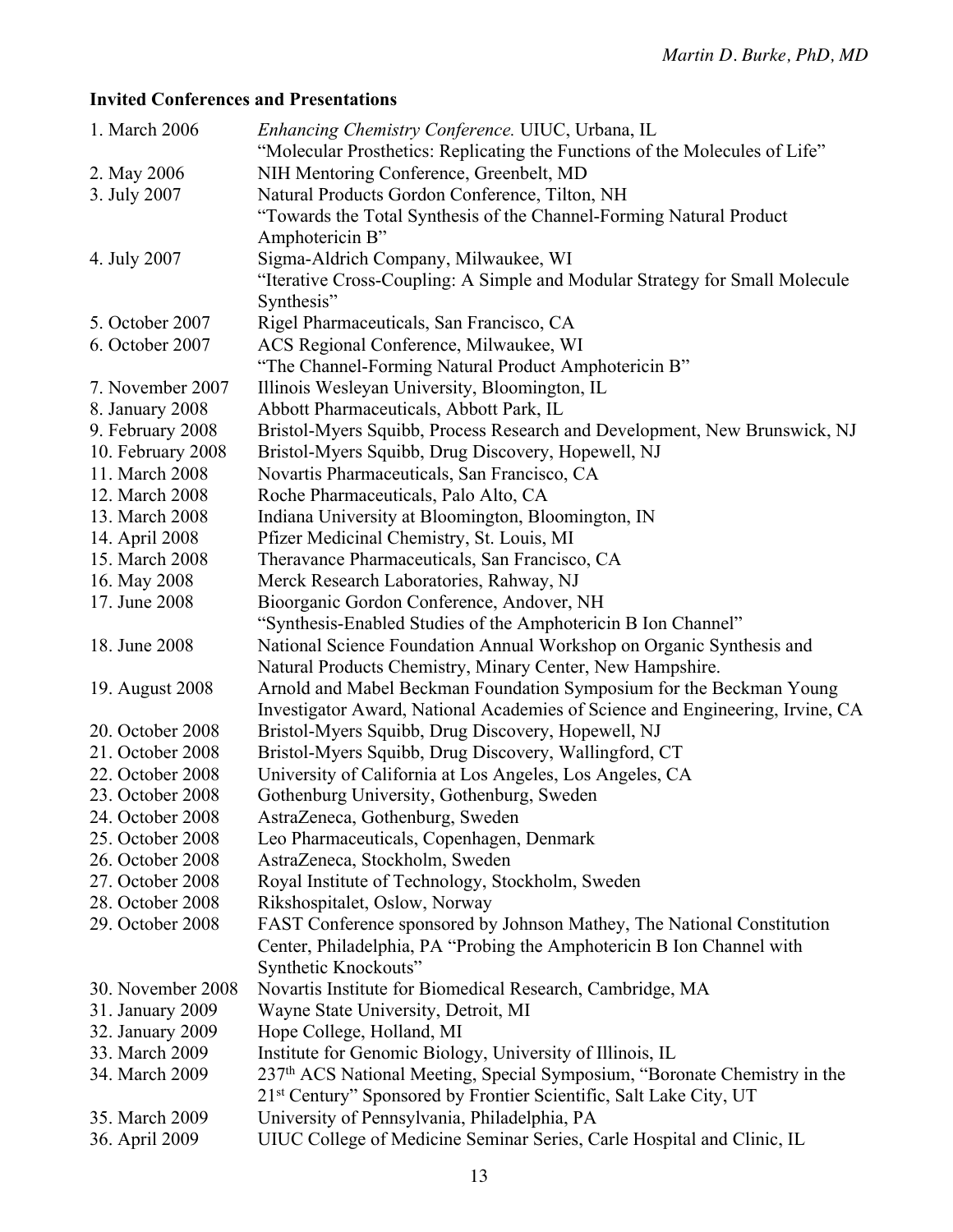| 37. May 2009       | Abbott Pharmaceuticals, Abbott Park, IL                                       |
|--------------------|-------------------------------------------------------------------------------|
| 38. May 2009       | University of Chicago, Chicago, IL                                            |
| 39. May 2009       | California Institute of Technology, Pasadena, CA                              |
| 40. May 2009       | Princeton University, Bristol-Myers Squibb Lectureship, Princeton, NJ         |
| 41. June 2009      | Rising Organic Chemists in Catalysis Meeting, Münster, Germany                |
| 42. June 2009      | Novartis Pharma, Basel, Switzerland                                           |
| 43. July 2009      | Merck Research Laboratories, Rahway, NJ                                       |
| 44. July 2009      | Schering-Plough, Kenilworth, NJ                                               |
| 45. July 2009      | Hoffman-LaRoche, Nutley, NJ                                                   |
| 46. July 2009      | Lexicon Pharmaceuticals, Princeton, NJ                                        |
| 47. July 2009      | Sanofi-Aventis, Bridgewater, NJ                                               |
| 48. August 2009    | Eli Lilly, Indianapolis, IN                                                   |
| 49. August 2009    | 238th ACS National Meeting Young Investigator's Symposium, Washington         |
|                    | D.C.                                                                          |
| 50. August 2009    | Beckman Young Investigator's Symposium, Irvine, CA                            |
| 51. September 2009 | UTSW Medical Center, Dallas, TX                                               |
| 52. September 2009 | Michigan State University, MI                                                 |
| 53. October 2009   | Amgen Young Investigator's Award Symposium, Amgen, Thousand Oaks, CA,         |
|                    | "The Prospect of Molecular Prosthetics: Small Molecules with Protein-Like     |
|                    | Functions"                                                                    |
| 54. October 2009   | University of California Santa Barbara, Santa Barbara, CA                     |
| 55. October 2009   | AstraZeneca Excellence in Chemistry Award, Wilmington, DE, "The Prospect of   |
|                    | Molecular Prosthetics: Small Molecules with Protein-Like Functions"           |
| 56. October 2009   |                                                                               |
|                    | Bristol-Myers Squibb, "New Pharma" Symposium, Princeton, NJ.                  |
| 57. November 2009  | Howard Hughes Medical Institute Early Career Scientists Meeting, Janelia Farm |
|                    | Research Campus, Chevy Chase, MD                                              |
| 58. February 2010  | Frontiers in Chemistry Symposium, Scripps Research Institute, La Jolla, CA    |
| 59. March 2010     | 239th ACS National Meeting, "Frontiers in Chemical Biology" Symposium, San    |
|                    | Francisco, CA, "Prospect of Molecular Prosthetics: Small Molecules with       |
|                    | Protein-Like Functions"                                                       |
| 60. March 2010     | ACS/Chem. Eng. News International Webinar, "MIDA Boronate Building            |
|                    | Blocks: Towards a General Platform for Small Molecule Synthesis"              |
| 61. March 2010     | University of Wisconsin-Madison, WI                                           |
| 62. March 2010     | Cornell University, NY                                                        |
| 63. March 2010     | Boston College, Boston, MA                                                    |
| 64. April 2010     | University of California at Berkeley, Novartis Lectureship, Berkeley, CA      |
| 65. May 2010       | Hoffman-LaRoche, Nutley, NJ                                                   |
| 66. May 2010       | AstraZeneca Pharmaceuticals, Boston, MA                                       |
| 67. May 2010       | Boehringer-Ingelheim Pharmaceuticals, Ridgefield, CT                          |
| 68. May 2010       | BASF, Evans City, PA                                                          |
| 69. May 2010       | Synthesis and Applications of Boron Compounds Symposium, 93rd Canadian        |
|                    | Society for Chemistry Conference, Toronto, Canada                             |
| 70. June 2010      | ACS/Chem. Eng. News International Webinar, "MIDA Boronate Building            |
|                    | Blocks: Towards a General Platform for Small Molecule Synthesis"              |
| 71. June 2010      | High Throughput Chemistry and Chemical Biology Gordon Research                |
|                    | Conference, Les Diablerets, Switzerland                                       |
| 72. June 2010      | Balticum Organicum Syntheticum (BOS 10), Riga, Latvia                         |
| 73. July 2010      | Natural Products Gordon Research Conference, Tilton, NH                       |
| 74. August 2010    | Sigma-Aldrich, Milwaukee, WI                                                  |
| 75. August 2010    | Merck Research Laboratories, Boston, MA                                       |
| 76. September 2010 | University of Illinois at Urbana-Champaign, Urbana, IL                        |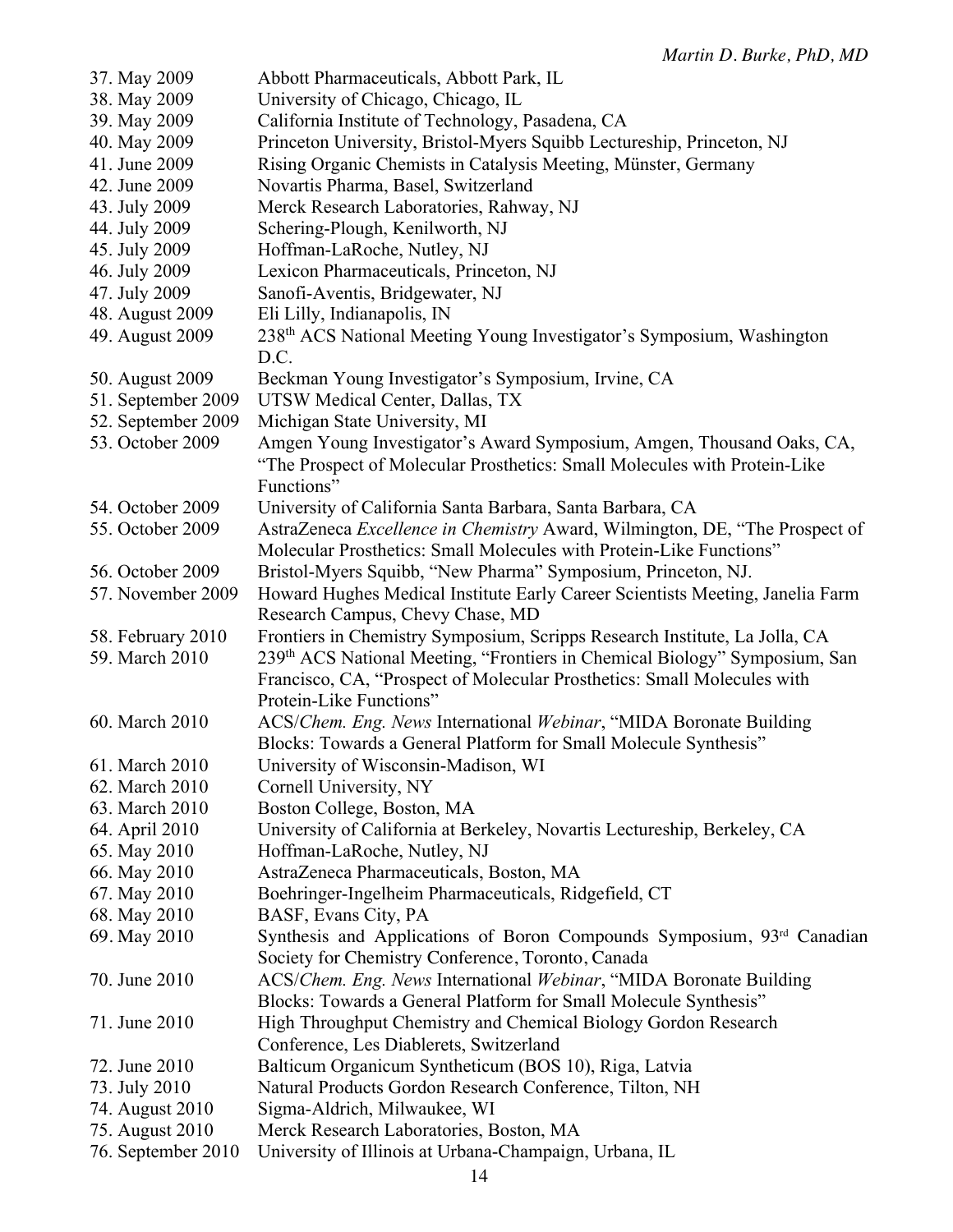|                    | $m$ and $D$ . $Dm$ $N$ , $ID$ , $m$                                                                                                        |
|--------------------|--------------------------------------------------------------------------------------------------------------------------------------------|
| 77. September 2010 | Harvard University, Bristol-Myers Squibb Lectureship, Cambridge, MA                                                                        |
| 78. September 2010 | Yale University, New Haven, CT                                                                                                             |
| 79. January 2011   | UIUC Department of Biochemistry, Urbana, IL                                                                                                |
| 80. March 2011     | University of Pennsylvania Department of Biochemistry and Molecular                                                                        |
|                    | Biophysics, Philadelphia, PA                                                                                                               |
| 81. April 2011     | University of Minnesota, College of Pharmacy, Minneapolis, MN                                                                              |
| 82. April 2011     | Bristol-Myers Squibb Unrestricted Grant in Synthetic Organic Chemistry                                                                     |
|                    | Grantee Symposium,                                                                                                                         |
| 83. July 2011      | Organic Reactions and Processes Gordon Research Conference, Smithfield, RI                                                                 |
| 84. August 2011    | Beckman Young Investigators Awards Symposium, Irvine, CA                                                                                   |
| 85. August 2011    | "The Prospect of Molecular Prosthetics" Arthur C. Cope Scholar Awardee                                                                     |
|                    | Address. 243 <sup>rd</sup> ACS National Meeting & Exposition, Denver, CO.                                                                  |
| 86. October 2011   | Dow Pharmaeuticals, MI                                                                                                                     |
| 87. October 2011   | Western Michigan University, Kalamazoo, MI                                                                                                 |
| 88. October 2011   | Kalexsyn Pharmaceuticals, Kalamazoo, MI                                                                                                    |
| 89. November 2011  | Howard Hughes Medical Institute, Investigators Meeting, Chevy Chase, MD                                                                    |
| 90. November 2011  | National Academy of Sciences Chinese-American Kavli Frontiers of Science                                                                   |
|                    | Symposium, Shenzhen, China                                                                                                                 |
| 91. November 2011  | University of Colorado School of Medicine, Dept. of Biochemistry and                                                                       |
|                    | Molecular Genetics, Aurora, CO                                                                                                             |
| 92. February 2012  | Columbia University, New York, NY                                                                                                          |
| 93. February 2012  | Pfizer Inc, Groton, CT                                                                                                                     |
| 94. February 2012  | GlaxoSmithKline, King of Prussia, PA                                                                                                       |
| 95. March 2012     | Eli Lilly Grantee Symposium, Indianapolis, IN                                                                                              |
| 96. April 2012     | University of Muenster, Visiting Professorship, Student Seminar: "A Universal<br>Platform for Small Molecule Synthesis?" Muenster, Germany |
| 97. April 2012     | Max-Plank-Institute for Molecular Physiology, Dortmund, Germany                                                                            |
| 98. April 2012     | Max-Plank-Institute for Colloids and Interfaces, Biomolecular Systems, Berlin,                                                             |
|                    | Germany                                                                                                                                    |
| 99. April 2012     | Max-Plank-Institute for Coal Research, Mulheim, Germany                                                                                    |
| 100. April 2012    | University of Muenster, Visiting Professorship, Departmental Seminar: "The                                                                 |
|                    | <b>Prospect of Molecular Prosthetics</b> " Muenster, Germany                                                                               |
| 101. April 2012    | University of Illinois Office of Technology Management Share the Vision                                                                    |
|                    | Conference, Urbana, Illinois                                                                                                               |
| 102. April 2012    | Novartis Chemistry Lectureship 2012-2013, "The Prospect of Molecular                                                                       |
|                    | Prosthetics" Novartis Institutes for Biomedical Research, Cambridge, MA                                                                    |
| 103. July 2012     | Novartis Chemistry Lectureship 2012-2013, Novartis Institutes for Tropical                                                                 |
|                    | Diseases, Singapore                                                                                                                        |
| 104. July 2012     | National University of Singapore, Singapore                                                                                                |
| 105. July 2012     | Novartis Chemistry Lectureship 2012-2013, China Novartis Institutes for                                                                    |
|                    | Biomedical Research, Shanghai, China                                                                                                       |
| 106. July 2012     | Jiaotong University, Shanghai, China                                                                                                       |
|                    | 107. September 2012 Bristol University, Bristol, UK                                                                                        |
|                    | 108. September 2012 Novartis Chemistry Lectureship 2012-2013, Novartis UK, Horsham, UK                                                     |
|                    | 109. September 2012 Novartis Chemistry Lectureship 2012-2013, Novartis Institutes for Biomedical                                           |
|                    | Research, Basel, Switzerland                                                                                                               |
| 110. October 2012  | Johnson and Johnson, Janssen Research and Development, La Jolla, CA                                                                        |
| 111. October 2012  | Amgen Pharmaceuticals, San Francisco, CA                                                                                                   |
| 112. February 2013 | Kent State University, Kent, OH                                                                                                            |
| 113. March 2013    | Amgen Pharmaceuticals, South San Francisco                                                                                                 |
| 114. April 2013    | University of California Irvine, Irvine, CA                                                                                                |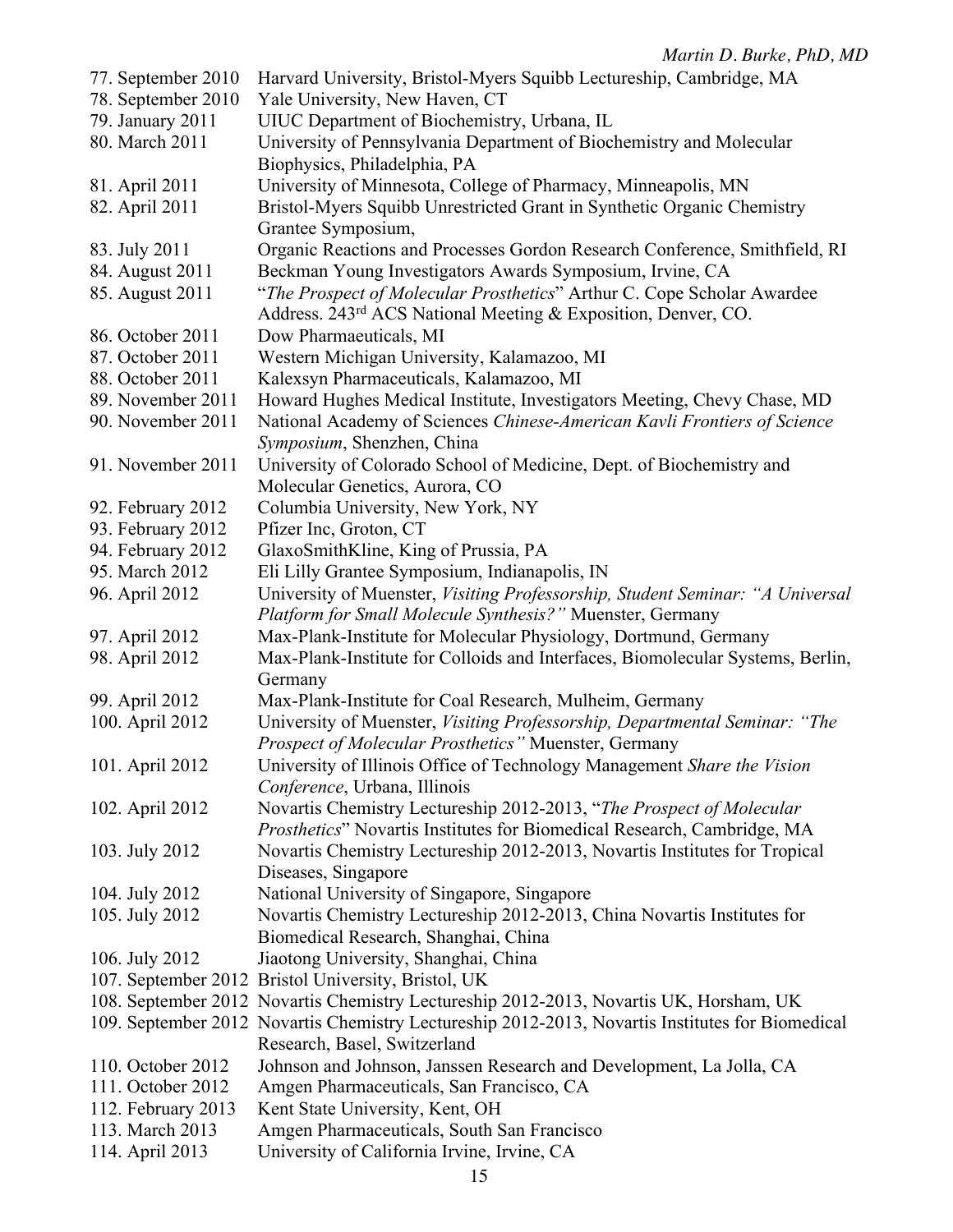| 115. April 2013     | Elias J. Corey Award for Outstanding Original Contribution in Organic Synthesis<br>by a Young Investigator, "Making Molecular Prosthetics", 245 <sup>th</sup> American                                                                                                                                                                                                                                          |
|---------------------|-----------------------------------------------------------------------------------------------------------------------------------------------------------------------------------------------------------------------------------------------------------------------------------------------------------------------------------------------------------------------------------------------------------------|
|                     | Chemical Society National Meeting, New Orleans                                                                                                                                                                                                                                                                                                                                                                  |
| 116. May 2013       | 5th International Symposium on Advances in Synthetic and Medicinal                                                                                                                                                                                                                                                                                                                                              |
|                     | Chemistry, Moscow                                                                                                                                                                                                                                                                                                                                                                                               |
| 117. June 2013      | Terpnet 2013, Kolymvari, Crete, Greece                                                                                                                                                                                                                                                                                                                                                                          |
| 118. July 2013      | Natural Products Gordon Research Conference, New Hampshire                                                                                                                                                                                                                                                                                                                                                      |
|                     | 119. September 2013 Kavli Foundation Emerging Leader in Chemistry Lectureship, "Making"                                                                                                                                                                                                                                                                                                                         |
|                     | Molecular Prosthetics with a Small Molecule Synthesizer", American Chemical<br>Society 246 <sup>th</sup> National Meeting, Indianapolis, Highlighted in US News and World<br>120. September 2013 Emerging Science Frontiers: Young Investigators "Amphotericin B: A Prototype<br>for Small Molecules with Protein-like Functions" American Chemical Society<br>246 <sup>th</sup> National Meeting, Indianapolis |
| 121. September 2013 | Dupont, Newark, DE,                                                                                                                                                                                                                                                                                                                                                                                             |
| 122. October 2013   | Share the Vision Showcase, UIUC, IL                                                                                                                                                                                                                                                                                                                                                                             |
| 123. November 2013  | Howard Hughes Medical Institute, Investigators Meeting, Chevy Chase, MD                                                                                                                                                                                                                                                                                                                                         |
| 124. November 2013  | University of Illinois, Student Chapter of the American Chemical Society, IL                                                                                                                                                                                                                                                                                                                                    |
| 125. January 2014   | University of Toronto, Toronto, Canada                                                                                                                                                                                                                                                                                                                                                                          |
| 126. January 2014   | Queen's University, Kingston, Canada                                                                                                                                                                                                                                                                                                                                                                            |
| 127. February 2014  | 10 <sup>th</sup> Hirata Memorial Lectureship, Nagoya University, Japan                                                                                                                                                                                                                                                                                                                                          |
| 128. February 2014  | Kyoto University, Kyoto, Japan                                                                                                                                                                                                                                                                                                                                                                                  |
| 129. February 2014  | Osaka University, Osaka, Japan                                                                                                                                                                                                                                                                                                                                                                                  |
| 130. March 2014     | Massachusetts Institute of Technology, Cambridge, MA                                                                                                                                                                                                                                                                                                                                                            |
| 131. April 2014     | Boston University, Boston, MA                                                                                                                                                                                                                                                                                                                                                                                   |
| 132. May 2014       | Memorial Sloan Kettering, NY, NY                                                                                                                                                                                                                                                                                                                                                                                |
| 133. May 2014       | Stanford University, Stanford, CA                                                                                                                                                                                                                                                                                                                                                                               |
| 134. June 2014      | Astrazeneca, Manchester UK                                                                                                                                                                                                                                                                                                                                                                                      |
| 135. June 2014      | 15 <sup>th</sup> Tetrahedron Symposium, London, United Kingdom                                                                                                                                                                                                                                                                                                                                                  |
| 136. July 2014      | Heterocyclic Compounds Gordon Research Conference, Newport, RI                                                                                                                                                                                                                                                                                                                                                  |
| 137. July 2014      | Thieme IUPAC Prize Symposium, Budapest, Hungary                                                                                                                                                                                                                                                                                                                                                                 |
| 138. July 2014      | Belgian Organic Synthesis Symposium XIV, Louvain-la-Nueve, Belgium                                                                                                                                                                                                                                                                                                                                              |
| 139. July 2014      | UCB Pharmaceuticals, Louvain-la-Nueve, Belgium                                                                                                                                                                                                                                                                                                                                                                  |
|                     | 140. September 2014 Williams College, Williamstown, MA                                                                                                                                                                                                                                                                                                                                                          |
|                     | 141. September 2014 Vertex Pharmaceuticals, Boston, MA                                                                                                                                                                                                                                                                                                                                                          |
|                     | 142. September 2014 Chemical and Engineering News Inaugural Virtual Symposium                                                                                                                                                                                                                                                                                                                                   |
|                     | 143. November 2014 "Share the Vision Showcase" UIUC Office of Technology Management, San                                                                                                                                                                                                                                                                                                                        |
|                     | Francisco, CA                                                                                                                                                                                                                                                                                                                                                                                                   |
| 144. February 2015  | Howard Hughes Medical Institute, Chevy Chase, MD                                                                                                                                                                                                                                                                                                                                                                |
| 145. May 2015       | American Asthma Foundation Award Symposium, San Francisco, CA                                                                                                                                                                                                                                                                                                                                                   |
| 146. May 2015       | Royal Chemistry Society Grasmere Conference, Organic Division: Heterocyclic                                                                                                                                                                                                                                                                                                                                     |
|                     | and Synthesis Group, Grasmere, UK                                                                                                                                                                                                                                                                                                                                                                               |
| 147. May 2015       | Syngenta, Jealott's Hill International Research Centre, Bracknell, Berkshire, UK                                                                                                                                                                                                                                                                                                                                |
| 148. May 2015       | Bristol Chemical Synthesis CDT-Syngenta Award, Bristol University, Bristol,                                                                                                                                                                                                                                                                                                                                     |
|                     | UK                                                                                                                                                                                                                                                                                                                                                                                                              |
| 149. June 2015      | Gilead Pharmaceuticals, San Francisco                                                                                                                                                                                                                                                                                                                                                                           |
| 150. August 2015    | American Chemical Society National Meeting, "Making Molecular Prosthetics<br>with a Small Molecule Synthesizer, "Boston, MA                                                                                                                                                                                                                                                                                     |
| 151. August 2015    | American Chemical Society National Meeting, "Understanding, Optimizing, and                                                                                                                                                                                                                                                                                                                                     |
|                     | Harnessing Amphotericin B, "Boston, MA                                                                                                                                                                                                                                                                                                                                                                          |
| 152. October 2015   | University of Limerick, Irish NanoWeek Conference, Ireland                                                                                                                                                                                                                                                                                                                                                      |
| 153. October 2015   | The Ohio State University, Columbus, Ohio                                                                                                                                                                                                                                                                                                                                                                       |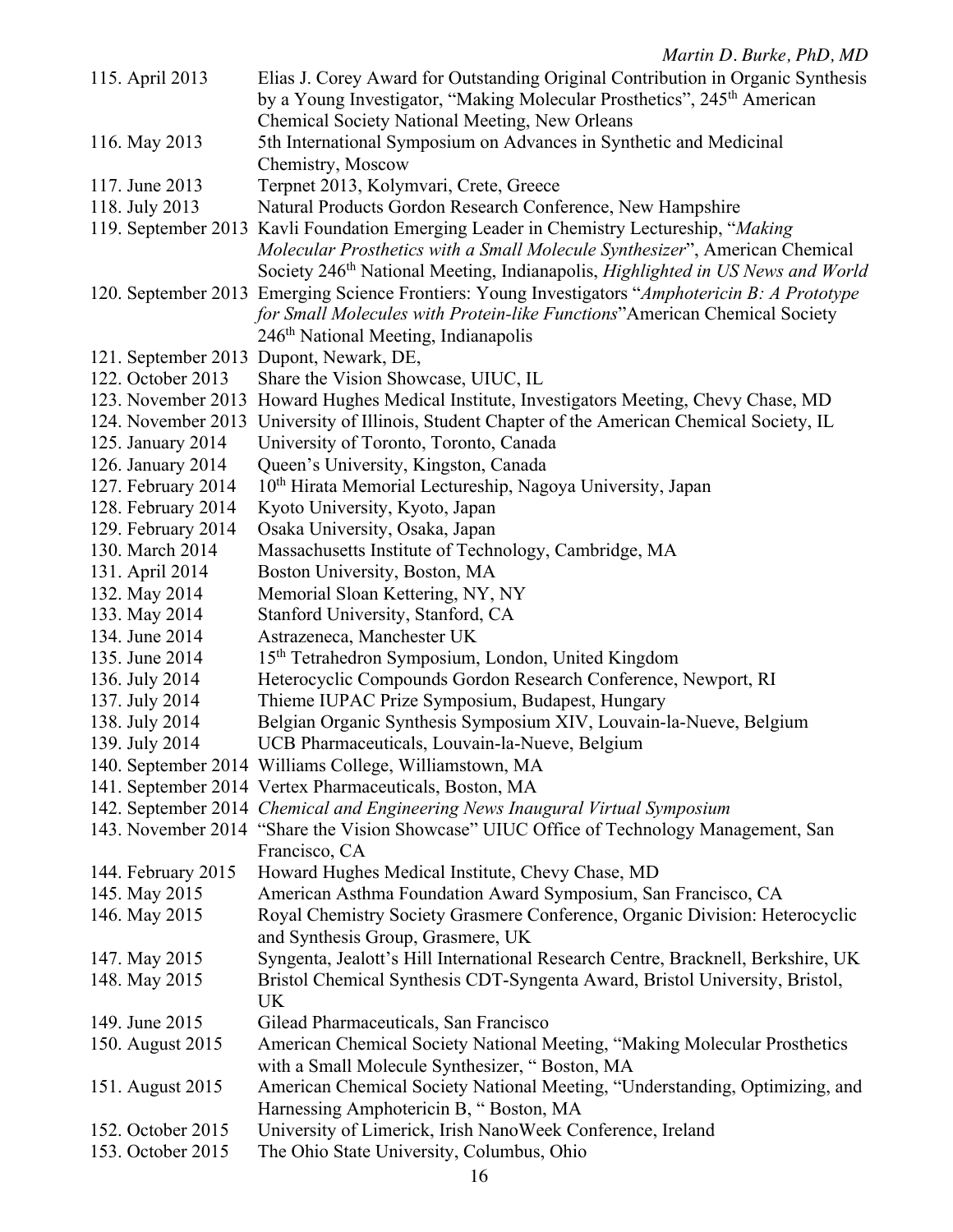|                     | 154. November 2015 Roche Innovation Lecture Series, Roche, Basel                                       |
|---------------------|--------------------------------------------------------------------------------------------------------|
|                     | 155. December 2015 Royal Australian Chemical Institute and the American Chemical Society co-           |
|                     | sponsored lecture series in Brisbane, Sydney, Melbourne, and Adelaide,                                 |
|                     | Australia                                                                                              |
| 156. January 2016   | Aldrich Lectureship, McGill University, Montreal, Quebec                                               |
| 157. January 2016   | Aldrich Lectureship, University of Montreal, Montreal, Quebec                                          |
| 158. March 2016     | Florida Heterocyclic and Synthetic Chemistry, Gainesville FL                                           |
| 159. April 2016     | University of Buffalo, Buffalo, NY                                                                     |
|                     |                                                                                                        |
| 160. Spring 2016    | Burkett Lecturer, Depauw University                                                                    |
| 161. May 2016       | American Asthma Foundation Award Symposium, San Francisco, CA                                          |
| 162. June 2016      | Gordon Research Conference: Resistance, University of New England in                                   |
|                     | Biddeford, Maine                                                                                       |
| 162. July 2016      | XXVII European Colloquium on Heterocyclic Chemistry (ECHC 2016) -                                      |
|                     | Amsterdam, Netherlands                                                                                 |
| 163. July 2016      | Sanofi-Aventis, Frankfurt, Germany                                                                     |
| 163. August 2016    | EFMC International Symposium on Medicinal Chemistry (EFMC-ISMC) -                                      |
|                     | Manchester, UK.                                                                                        |
| 164. August 2016    | American Chemical Society, Presidential Symposium - Philadelphia, PA                                   |
| 165. August 2016    | American Chemical Society, Graduate Student Symposium - Philadelphia, PA                               |
|                     | 166. September 2016 Novartis, Science and Technology Innovations with Disruptive Character, Basel,     |
|                     | Switzerland                                                                                            |
| 167. April 2017     | American Chemical Society, Symposium for Nobel Laureate Award for                                      |
|                     | Graduate Education, San Francisco, CA                                                                  |
| 168. April 2017     | Vanderbilt University, Nashville, TN                                                                   |
| 169. May 2017       | Duke University, Raleigh, NC                                                                           |
| 170. May 2017       | American Asthma Foundation Award Symposium, San Francisco, CA                                          |
| 171. May 2017       | Graduate Student Symposium, SUNY Buffalo, Buffalo, NY                                                  |
| 172. June 2017      |                                                                                                        |
|                     | National Organic Chemistry Symposium, ACS, UC San Diego                                                |
| 173. July 2017      | Vita-Salute San Raffaele University, Milan, Italy                                                      |
| 174. July 2017      | University of Modena and Reggio Emilio, Modena, Italy                                                  |
| 175. July 2017      | University of Naples Federico II, Naples, Italy                                                        |
| 176. August 2017    | Kyushu University, Fukuoka, Japan                                                                      |
| 177. August 2017    | ISCE/APACE Meeting, Meinwald Symposium, Kyoto, Japan                                                   |
| 178. September 2017 | International Workshop on Energy Materials Innovation, Mexico City                                     |
| 179. October 2018   | National Institutes of Health, National Center for Translational Science,                              |
|                     | Workshop on Automated Small Molecule Synthesis                                                         |
| 180. February 2018  | Leadership Illinois Conference, Champaign, IL                                                          |
| 181. March 2018     | Emory University, Atlanta                                                                              |
| 182. April 2018     | Arnold O. and Mabel M. Beckman Institute, Champaign, IL                                                |
| 183. May 2018       | Harvard University, Cambridge, MA                                                                      |
| 184. August 2018    | CIFAR Accelerated Discovery of Matter Workshop, Toronto, ON                                            |
|                     | 185. September 2018 Leverhulme Research Centre for Functional Materials Design Symposium,              |
|                     | Liverpool, England                                                                                     |
|                     | 186. September 2018 Emily's Entourage Symposium, Philadelphia, PA                                      |
|                     |                                                                                                        |
|                     | 187. November 2018 International Kyoto Conference on New Aspects of Organic Chemistry, Kyoto,<br>Japan |
| 189. May 2019       | Duke University, Raleigh, NC                                                                           |
| 190. June 2019      | European Hematology Association 24 <sup>th</sup> Congress, Amsterdam                                   |
| 191. July 2019      | Dial-a-Molecule Network Annual Meeting, York, UK                                                       |
| 192. August 2019    | DARPA Accelerating Molecular Discovery Kick-Off Meeting, Bethesda, MD                                  |
|                     |                                                                                                        |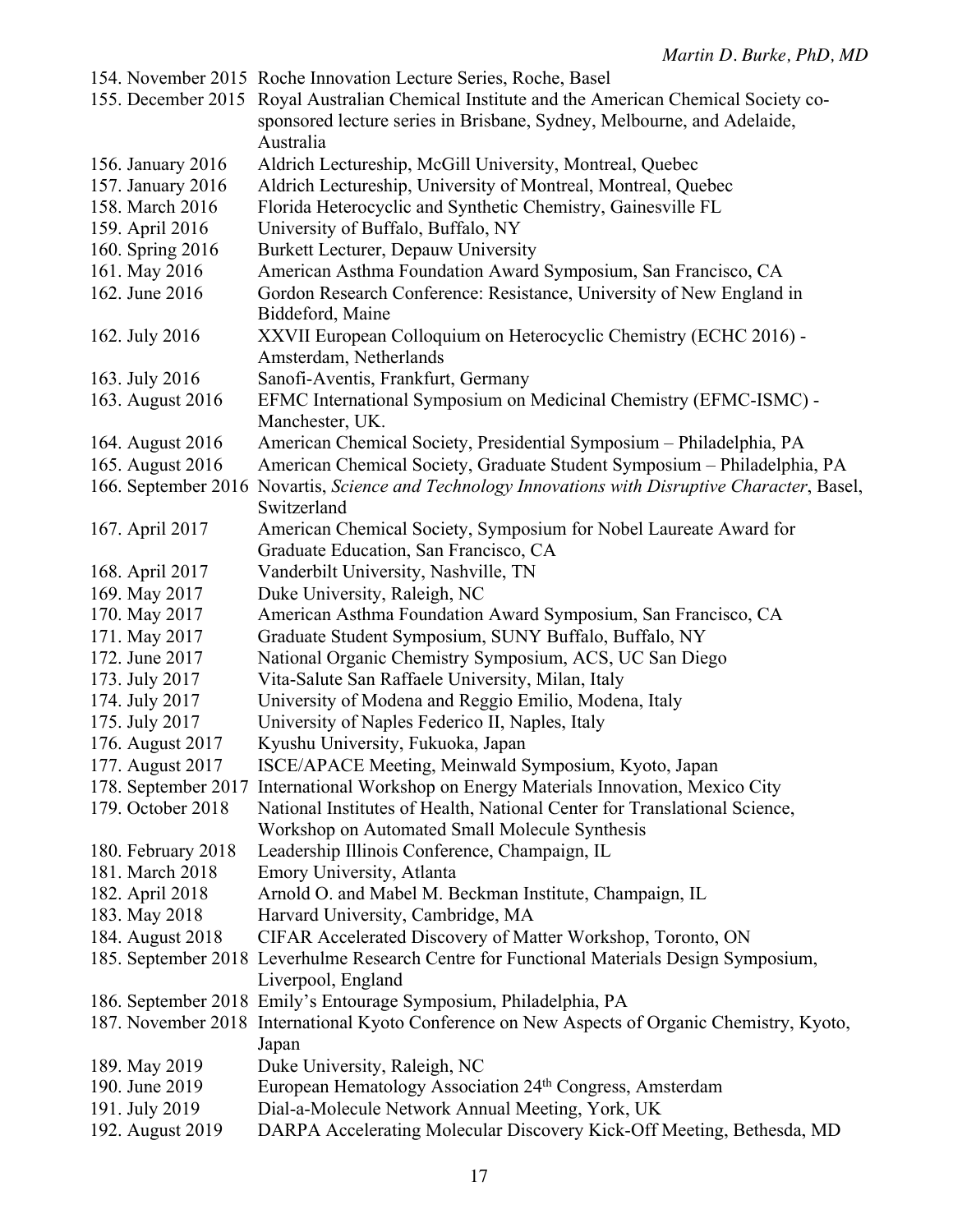| <b>Teaching</b>                        |                                                                                                                                                                |
|----------------------------------------|----------------------------------------------------------------------------------------------------------------------------------------------------------------|
| 218. December 2021                     | University of Illinois President's Advisory Council                                                                                                            |
| 216. August 2021<br>217. October 2021  | <b>ACS</b> Presidential Symposium<br>University of Mumbai Virtual Lecture                                                                                      |
| 215. April 2021                        | ACS Spring Meeting: Imagine a world where everyone can make molecules                                                                                          |
|                                        | Public University with SHIELD: Target Test Tell Platform                                                                                                       |
| 214. March 2021                        | BU PDC Symposium: Mitigation of SARS-CoV-2 Transmission at a Large                                                                                             |
| 213. March 2021                        | JCESR Artificial Intelligence (AI) for Energy Storage Workshop: Molecule<br>Maker Lab Empowered by AI                                                          |
|                                        | 212. December 2020 University of New Hampshire: Keeping Campus Safe – University Wide COVID<br>Testing                                                         |
|                                        | 211. December 2020 Abbott Media Education Webinar: The State of COVID-19 Testing                                                                               |
| 210. October 2020                      | COVID-19 Pandemic<br>Rockefeller Foundation Convening, The Path Forward: Maximizing the Impact<br>of COVID-19 Testing                                          |
| 209. October 2020                      | National Academy of Science Engineering and Medicine Naval Studies Board<br>(NSB) -U.S. Marine Corps (USMC) Meeting of Experts, Responding to the              |
| 208. October 2020                      | Universities<br>Rockefeller Foundation Cross-Cities Group                                                                                                      |
|                                        | Experts Action Network: COVID-19 Testing Strategies for Colleges and                                                                                           |
| 206. October 2020<br>207. October 2020 | 42 <sup>nd</sup> Princeton ACS Fall Organic Virtual Symposium, Princeton, New Jersey<br>The National Academies of Sciences, Engineering, and Medicine Societal |
| 205. October 2020                      | Princeton ACS Meeting, Virtual Lecture, Piscataway, New Jersey                                                                                                 |
|                                        | Waco, Texas                                                                                                                                                    |
| 204. October 2020                      | Department of Chemistry & Biochemistry Virtual Seminar, Baylor University,                                                                                     |
|                                        | 203. September 2020 Council on Foreign Relations (CFR), Higher Education Webinar: Targeting,<br>Testing, and Mitigating the Spread of COVID-19                 |
|                                        | Controlling COVID-19: Surveillance, Testing and Contact Panel                                                                                                  |
|                                        | Hiroshima, Japan<br>202. September 2020 American Public Health Association and the National Academy of Medicine,                                               |
|                                        | 201. September 2020 37 <sup>th</sup> Mukaiyama Award in Synthetic Organic Chemistry Virtual Symposium,                                                         |
| 200. August 2020                       | Office of the Assistant Secretary for Health, COVID-19 Surveillance Testing<br><b>Educational Webinar Speaker</b>                                              |
| 199. June 2020                         | Metals in Medicine Gordon Research Conference, Proctor Academy in Andover,<br>NH United States (postponed)                                                     |
|                                        | Royal Dutch Chemical Society (KNCV) International Symposium on Organic<br>Chemistry, Wageningen, The Netherlands (postponed)                                   |
| 198. April 2020                        | University, Baltimore, MD                                                                                                                                      |
| 197. March 2020                        | University of Alabama at Birmingham<br>Department of Pharmacology and Molecular Sciences Seminar, Johns Hopkins                                                |
| 196. February 2020                     | Gregory Fleming James Cystic Fibrosis Research Center Seminar Series, The                                                                                      |
| 195. January 2020                      | 194. November 2019 Departmental Colloquium, University of Notre Dame, IN<br>Organic Seminar, University of Colorado Boulder                                    |
|                                        | Conference, Rottach-Egern, Germany                                                                                                                             |
|                                        | 193. September 2019 From Synthesis to Applications: Photocatalysis & Synthetic Array Technologies                                                              |

| Chem 534: "Fundamentals of Complex Molecule Synthesis"            |
|-------------------------------------------------------------------|
| "Teacher Ranked as Excellent" and "Teacher Ranked as Outstanding" |
| Chemistry 237: "Structure and Synthesis"                          |
| "Teacher Ranked as Excellent"                                     |
| Chem 536: "Introduction to Organic Chemistry Research"            |
|                                                                   |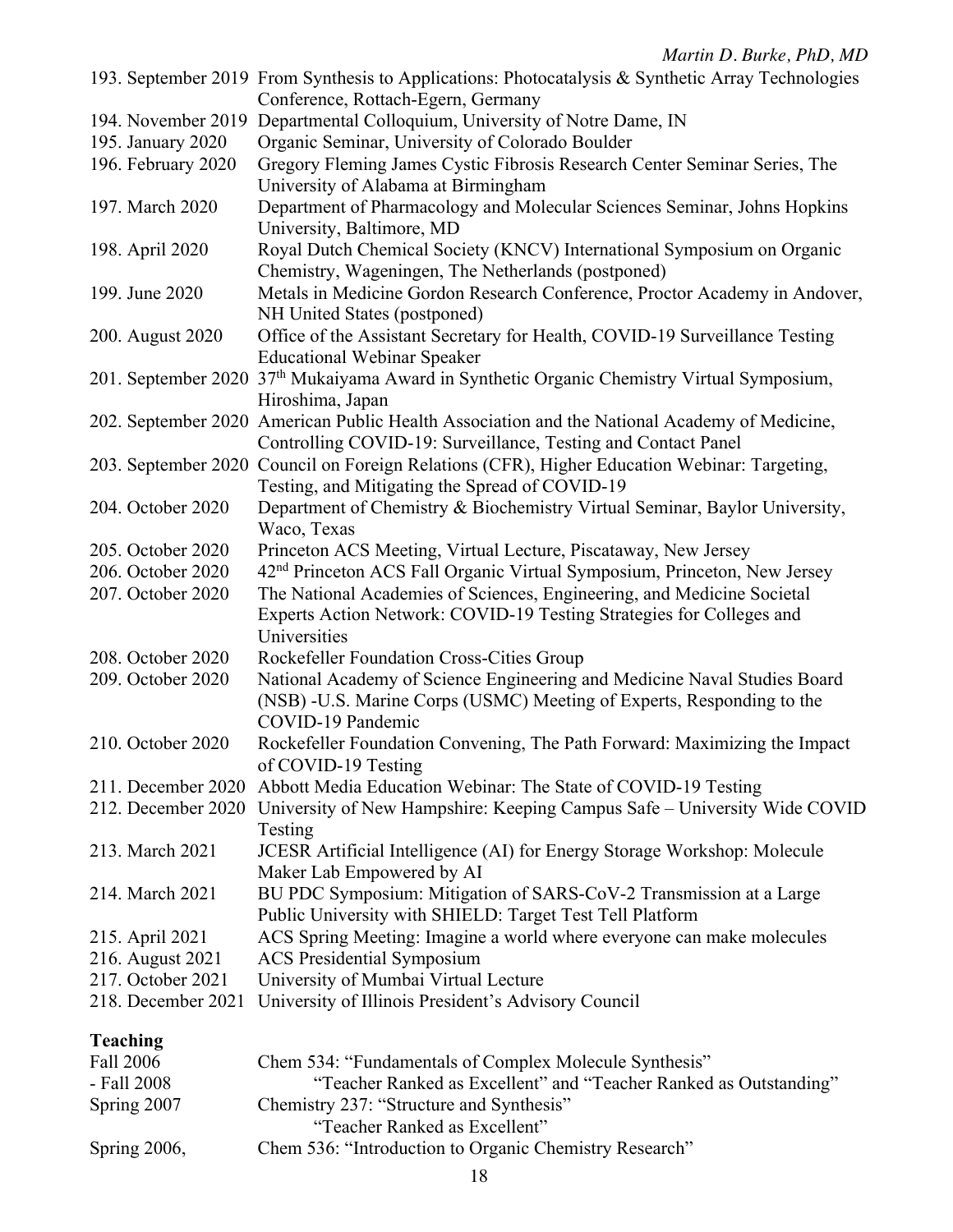| 2008, 2013, 2014, 2015 |                                                        |  |
|------------------------|--------------------------------------------------------|--|
| Spring 2009            | Chem 437: Advanced Organic Lab                         |  |
| Spring 2010,           | Chem 436: "Organic Chemistry II"                       |  |
| 2011, and 2012         | "Teacher Ranked as Excellent"                          |  |
| Fall 2013              | Chem 535: "Graduate Student Seminar"                   |  |
| Spring 2014            | Chem 536: "Introduction to Organic Chemistry Research" |  |
| Spring 2015            | Chem 236: "Fundamental Organic Chemistry I"            |  |
| Spring 2016            | Chem 436: "Organic Chemistry II"                       |  |
| Fall 2016              | Chem 236: "Fundamental Organic Chemistry I"            |  |
| Spring 2017            | Chem 535: "Graduate Student Seminar"                   |  |
| Spring 2018            | Chem 236: "Fundamental Organic Chemistry I"            |  |
| Fall 2018              | Chem 534: "Fundamentals of Complex Molecule Synthesis" |  |
| Fall 2019              | Chem 538: "Advanced Strategies for Synthesis"          |  |
| Spring 2020            | Chem 236: "Fundamental Organic Chemistry I"            |  |
| Fall 2021              | Chem 538: "Advanced Strategies for Synthesis"          |  |
| Spring 2022            | Chem 237: "Structure and Synthesis"                    |  |

#### **Service**

#### *COVID-19-related service*

2020 – present Leader, SHIELD: Target, Test, Tell

It has been difficult to control the spread of COVID-19 across the world. Large Universities have been a particularly challenging environment with transmission into surrounding communities in many cases. In the Fall of 2020 I led a large multidisciplinary team at University of Illinois at Urbana-Champaign to create a multimodal solution that successfully mitigated the spread of COVID-19 amongst 50,000 faculty, students, and staff. This "SHIELD: Target, Test, and Tell" program combines epidemiological modelling and surveillance (Target); fast and frequent testing using a novel and recently FDA Emergency Use Authorized low-cost and scalable saliva-based RT-qPCR assay for SARS-CoV-2 that bypasses RNA extraction, called covidSHIELD (Test); and digital tools that communicate test results, notify of potential exposures, and promote compliance with public health mandates (Tell). These elements were combined with masks, social distancing, and robust education efforts. In Fall 2020, the SHIELD team performed more than 1,000,000 covidSHIELD tests while keeping classrooms, laboratories, and many other university activities open. Generally, UIUC case positivity rates remained less than 0.5%, transmission from students to faculty and staff was prevented, and UIUC recorded no spread in its classrooms or research laboratories. Transmission was also mitigated to the surrounding Champaign County community, where COVID-19 deaths were substantially reduced relative to expected based on an analysis comparing communities surrounding all U.S. Universities with enrollment >15,000 students, n=251. Building on this momentum, I also helped make the SHIELD platform, and our novel covidSHIELD saliva test, widely available, by helping launch SHIELD T3, SHIELD Illinois, a National Academies of Science Consensus Report on COVID-19 Testing Strategies for Colleges and Universities, and in collaboration with the NIH and Rockefeller Foundation, a K-12 Playbook. This saliva-processing protocol now forms the basis for testing the populations of over 1700 K-12 schools, colleges, and universities as well as multiple companies, municipalities throughout the United States, and in an increasing number of other countries, including New Zealand, Philippines, and Indonesia, with a total of >10 million COVID-19 tests run to date.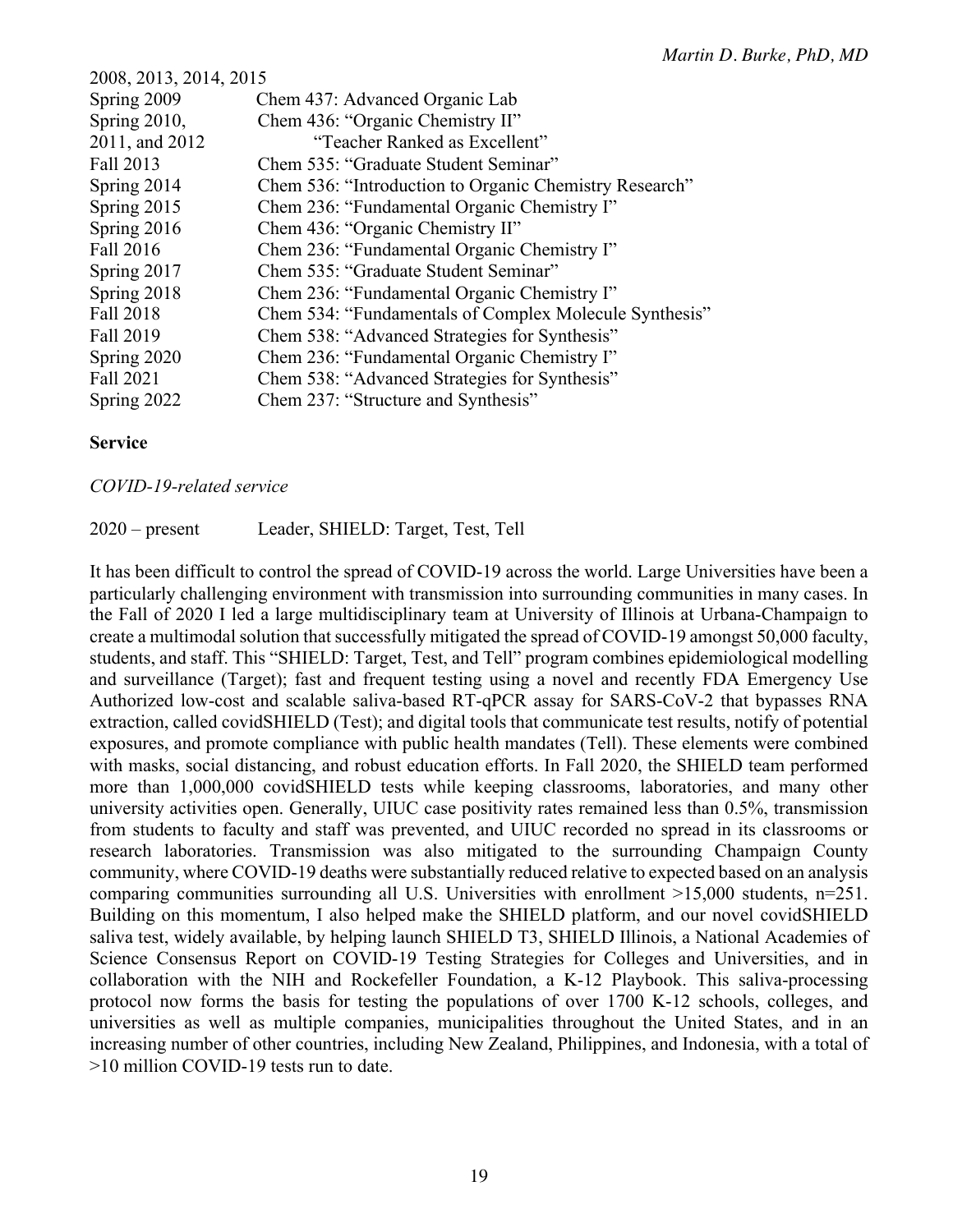# *Service within University of Illinois*

| $2018 - 2021$      | Associate Dean of Research, Carle-Illinois College of Medicine               |
|--------------------|------------------------------------------------------------------------------|
| $2018 - 2019$      | DPI Health and Wellness Thematic Working Group                               |
| $2017 - 2018$      | Chancellor's Biomedical Translational Facility Task Force                    |
| 2017               | Chancellor's Health Sciences Strategy Task Force                             |
| 2017               | Chancellor's "The Next 150" Planning Meeting                                 |
| $2017 - 2018$      | Interim Associate Dean of Research, Carle-Illinois College of Medicine       |
| 2017               | Head of Search Committee for Assoc. Dean of Academic Affairs, Carle Illinois |
|                    | College of Medicine                                                          |
| $2017$ – present   | Carle Illinois College of Medicine Showcase Committee                        |
| $2017$ – present   | Department of Chemistry, Organic Division, Faculty Search Committee          |
| $2016 - 2017$      | Provost's Entrepreneurship Roundtable                                        |
| $2015$ – present   | Co-Chair SCS Service Facilities Committee                                    |
| $2014$ – present   | Department of Chemistry Safety Committee                                     |
| $2015 - 2016$      | Co-Chair Department of Chemistry Graduate Admissions Committee               |
| 2015, 2016, 2017   | Office of Technology Management, Share the Vision Showcase                   |
| $2012 - 2017$      | Department of Chemistry Faculty Advisor for NMR Facility                     |
| $2014 - 2017$      | Medical Scholars Program, Steering Committee                                 |
| $2014 - 2015$      | School of Chemical Sciences Safety Committee                                 |
| $2014 - 2015$      | Department of Chemistry Graduate Fellowships Committee                       |
| $2005 - 2015$      | Department of Chemistry Graduate Recruiting Committee                        |
| $2005 - 2018$      | Medical Scholars Program, ad hoc member of Admissions Committee              |
| $2005 - 2017$      | Medical Scholars Program, ad hoc member of Recruiting Committee              |
| $2010 - 2018$      | Molecular and Cellular Biology, ad hoc member of Admissions Committee        |
| $2007 - 2015$      | Founder, Lab Partners High School Chemistry Outreach Program                 |
| $2005 - 2012$      | Department of Chemistry Graduate Admissions Committee                        |
| $2008 - 2011,2017$ | <b>Organic Faculty Search Committee</b>                                      |
| 2012               | Chair of NMR Spectroscopist Search Committee                                 |
| 2013, 2012, 2006   | <b>Pines Travel Award Selection Committee</b>                                |
| 2012, 2007         | Host of the Marvel Lecture Series                                            |
| 2015               | <b>Host of Fuson Lectures</b>                                                |
| 2011               | UIUC NSF Graduate Research Fellowship Workshop, Speaker                      |
| 2008               | UIUC Occupational Safety and Health Committee                                |
| 2007               | Department of Pharmacology New Faculty Search Committee                      |
| 2006               | Enhancing Chemistry: A Conference for Chemistry Teachers, Keynote speaker    |
| $2005 - 2006$      | Coordinator of Organic Registration Exam                                     |

*Service outside of University of Illinois*

| October 2021  | Chair, NIH Study Section, R35 MIRA Award                                 |
|---------------|--------------------------------------------------------------------------|
| August 2021   | Chair, NIAID 2021 DMID BAA-Fungal Therapeutics SEP                       |
| March 2021    | Chair, NIH Study Section, R35 MIRA Award                                 |
| November 2020 | NIH Study Section, R35 MIRA Award                                        |
| October 2020  | The National Academies of Sciences, Engineering, and Medicine (NASEM),   |
|               | <b>COVID-19 Testing Strategies Panel</b>                                 |
| October 2020  | National Academy of Science Engineering and Medicine Naval Studies Board |
|               | (NSB) - U.S. Marine Corps (USMC) Meeting of Experts, Responding to the   |
|               | COVID-19 Pandemic and Subsequent Infectious Disease Outbreaks Panel      |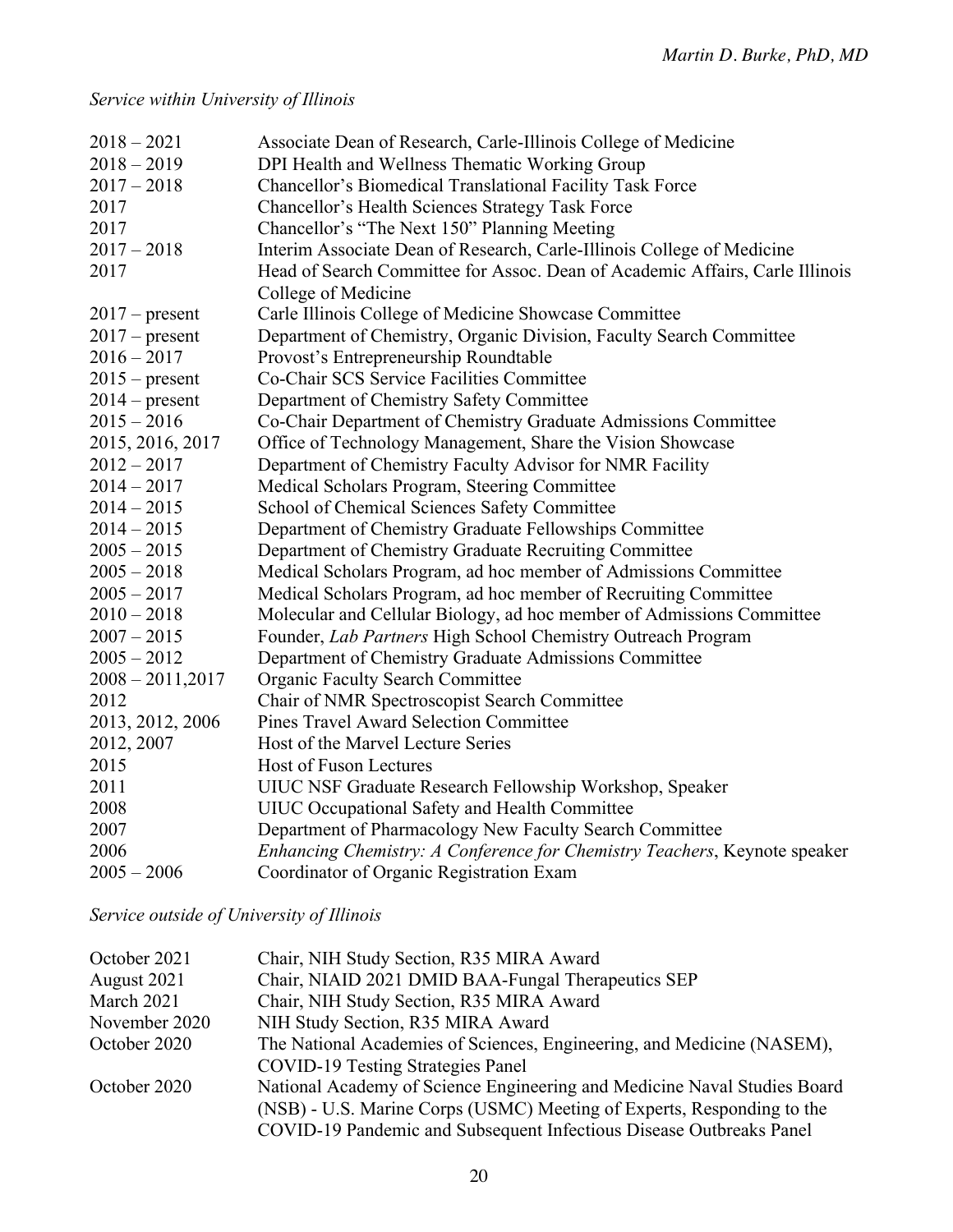|                  | $m$ and $D$ . During, $1 \, \mu$                                                                                                            |
|------------------|---------------------------------------------------------------------------------------------------------------------------------------------|
| October 2020     | Rockefeller Foundation Convening, The Path Forward: Maximizing the Impact<br>of COVID-19 Testing Panel/Academic Guest                       |
| September 2020   | American Public Health Association and the National Academy of Medicine,<br>Controlling COVID-19: - Surveillance, Testing and Contact Panel |
| September 2020   | Council on Foreign Relations (CFR), Higher Education Webinar: Targeting,<br>Testing, and Mitigating the Spread of COVID-19 Panel            |
| 2019-2022        | National Academy of Sciences Chemical Sciences Roundtable                                                                                   |
| November 2019    | NIH Study Section, R35 MIRA Award                                                                                                           |
| March 2019       | NIH Study Section, R35 MIRA Award                                                                                                           |
| 2018-2022        | Member, Damon Runyon Fellowship Award Committee                                                                                             |
| March 2018       | NIH Study Section, R35 MIRA Award                                                                                                           |
| November 2017    | Guest Reviewer, Damon Runyon Fellowship Award Committee                                                                                     |
| October 2017     | NIH National Center for Advancing Translational Sciences Workshop targeting                                                                 |
|                  | Automated small molecule synthesis                                                                                                          |
| September 2017   | Mission Innovation International Clean Energy Workshop, Mexico City                                                                         |
| March 2017       | NIH Study Section, Special Emphasis Panel                                                                                                   |
| March 2017       | NIH Study Section, R35 MIRA Award                                                                                                           |
| December 2015    | Co-Organizer for International PacifiChem Conference on "Small Molecule                                                                     |
|                  | Interactions in Biomembranes"                                                                                                               |
| November 2015    | NIH Study Section, Methods Development in Natural Product Chemistry<br><b>SBIR/STTR</b>                                                     |
| <b>July 2015</b> | NIH "Innovate to Accelerate" Workshop                                                                                                       |
| June, 2015       | National Institutes of Health Post-doctoral Fellowships, Panel member                                                                       |
| June, 2015       | NIH Study Section, Synthetic and Biological Chemistry B                                                                                     |
| February, 2014   | NSF Study Section, Synthetic and Biological Chemistry B                                                                                     |
| October, 2013    | NIH Study Section, Synthetic and Biological Chemistry B                                                                                     |
| 2011-2014        | Howard Hughes Medical Institute Graduate Fellowships, Panel member                                                                          |
| July, 2009       | NIH Study Section, Roadmap Initiative Grants                                                                                                |
| October, 2008    | National Science Foundation CAREER Awards, Panel member                                                                                     |
| February, 2008   | National Science Foundation Graduate Research Fellowships, Panel member                                                                     |
| 2007             | NIH Study Section, Synthetic and Biological Chemistry B                                                                                     |
|                  | Reviewer for international funding agencies, and journal reviewer for Nature,                                                               |
|                  | Nature Chemistry, Nature Chemical Biology, Nature Communications, PNAS, J.                                                                  |
|                  | Am. Chem. Soc, Angewandte Chemie, Chemical Science, ACS Catalysis, etc.                                                                     |

# **Entrepreneurial/Consulting Activities**

# *Founder*

REVOLUTION Medicines (Nasdaq: RVMD) – Founder, Chair of Scientific Advisory Board, Consultant. Biotechnology company that leverages modular synthesis to create cancer therapeutics. Launched 2014. Started as midasyn in EnterpriseWorks/Champaign-Urbana. Moved to Redwood City, CA after merged with Stryke Therapeutics to form REVOLUTION Medicines that was funded by Third Rock Ventures and Illinois Ventures in 2014. Shp2 inhibitor RMC-4630 currently in clinical trials for lung cancer and other KRAS-driven tumors. Key paper from Burke Lab: Li et al "Synthesis of Many Different Types of Organic Small Molecules Using One Automated Process" *Science* **2015**, *347*, 1221- 1226.

Ambys Medicines – Founder, Consultant. Biotechnology company targeting molecular prosthetics for anemia. Launched 2018. Started as Kinesid Therapeutics in Champaign-Urbana. Moved to South San Francisco after being merged into newco Ambys Medicines funded by Third Rock Ventures and